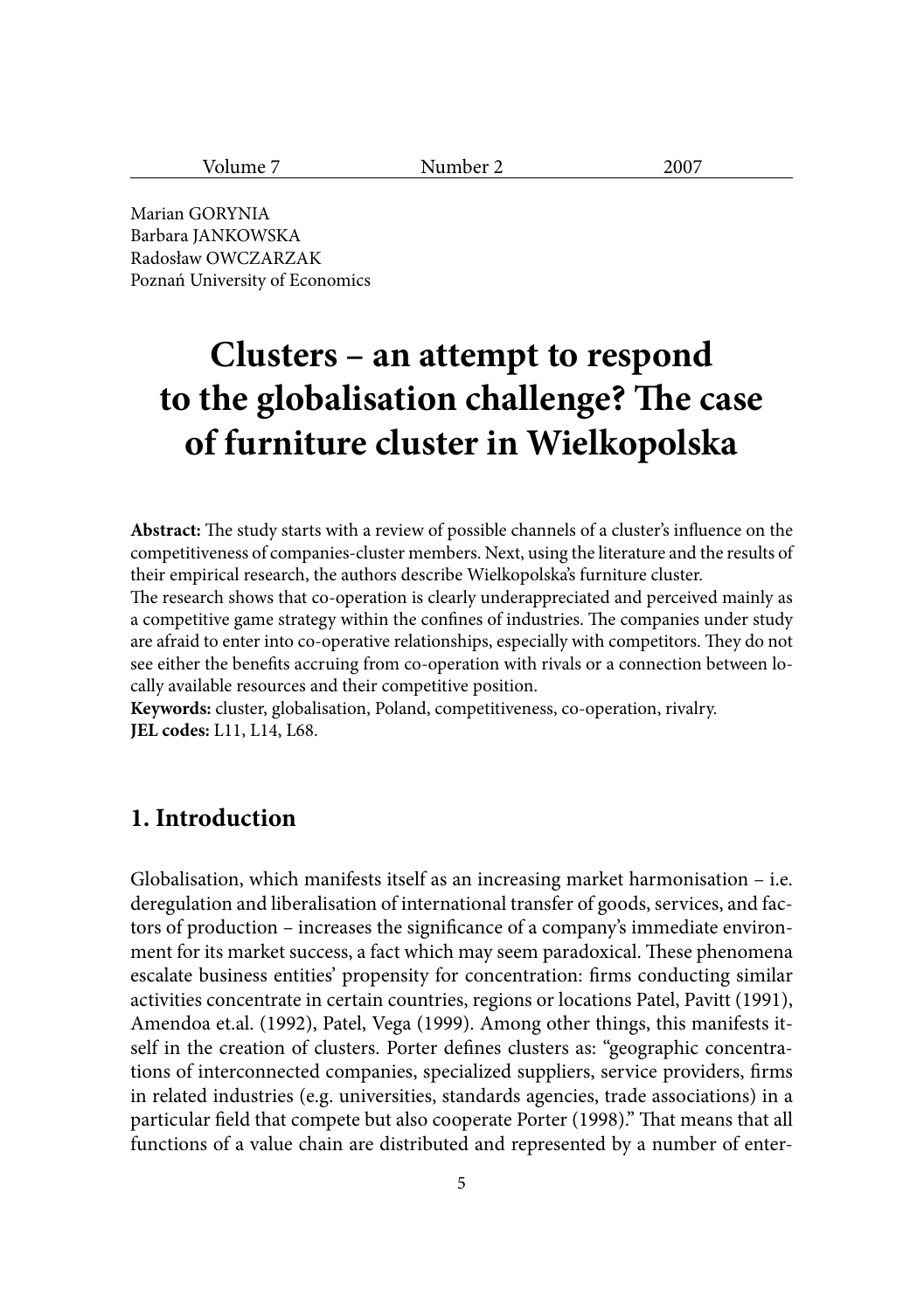prises and other organizations within a region that are linked by commonalities and complementarities.

The discussion of clusters in the economies of countries which have undergone economic and systemic transformation, especially Poland, is rather limited. This is why the authors attempt to present what has been found so far on the subject of clusters in Poland, with particular emphasis laid on a furniture cluster in the region of Wielkopolska. The discussion starts with a brief review of the possible channels of a cluster's influence on the competitiveness of companies-cluster members. Next, using data presented in the literature and professional press, and the results of their empirical research, the authors describe Wielkopolska's furniture cluster, with special emphasis laid on:

- first, the significance of companies' cluster membership for their competitive potential, in other words, a set of those features of the company which are crucial to the implementation of a given strategy and achievement of a desired position in the market (amongst its rivals) Competitive gap at the company level (2002),
- second, its significance for the competitive behaviour and competitive position of the companies under study. A company's competitive position can be identified with the competitive strategy it pursues, that is, the adopted way of exploiting its competitive potential in a given environment; it is an effect of having a given level of competitive skills/competence Competitive gap at the company level (2002).

# **2. The influence of a cluster on the competitiveness of companies – cluster members**

The question of how clusters influence the competitiveness of the companies that constitute it bothers many a researcher. Sources of the competitive advantage of companies which constitute a cluster lie, on the one hand, in their competitive potential, and on the other, in their immediate environment, which is typical of the viewpoint put forward by Porter. A company's activity within a cluster enables it to use both approaches to the building of a competitive advantage, and the cluster itself enhances their complementary character. On the basis of empirical data, Audretsch (1998) and Porter (1998) have demonstrated that a geographical concentration of rivals increases company competitiveness, stimulating innovativeness, company growth and new entries into the cluster.

Table 1 presents those views on a cluster's influence on the competitiveness of its member companies which are most often quoted in the literature. A closer analysis of the advantages of cluster membership suggests that the most common area of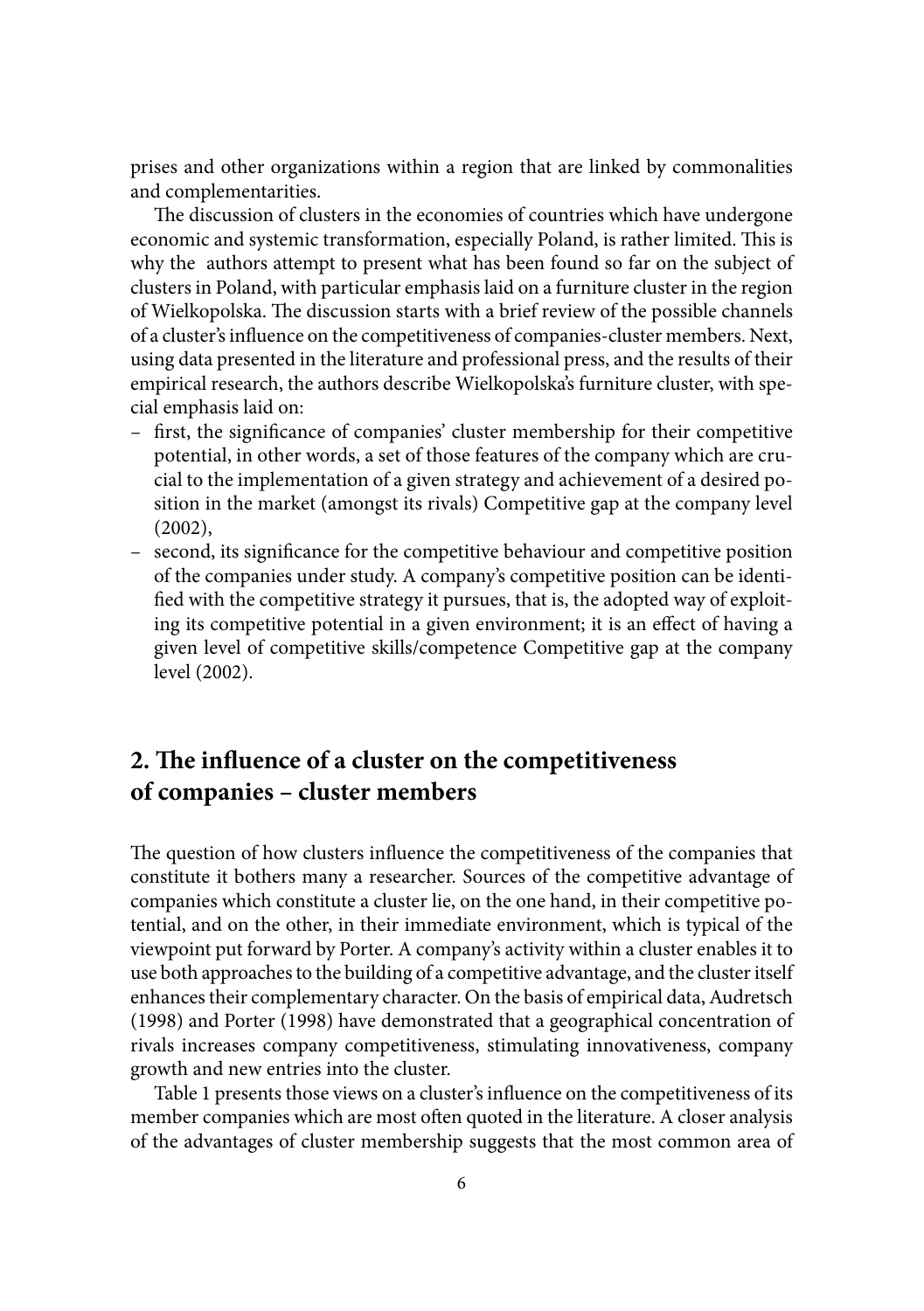a desired influence is company competitive potential. Cluster membership first of all expands, transforms and gives a new quality to elements of company competitive potential; secondly, it determines the character of relational competitive strategies, thus creating a wide field for co-operation with rivals - other cluster members. Therefore, the scope of the cluster's immediate influence concerns two out of three determinants of company competitiveness. The third one – company competitive position – experiences some sort of indirect influence.

| Advantages of cluster<br>membership                                                                      | Interpretation                                                                                                                                                                                                        | Determinant of<br>competitiveness |
|----------------------------------------------------------------------------------------------------------|-----------------------------------------------------------------------------------------------------------------------------------------------------------------------------------------------------------------------|-----------------------------------|
| Access to specialised and<br>highly advanced resources,<br>such as key skills and risk<br>capital        | Basic, uncomplicated, usually material<br>resources are available through pur-<br>chases in the global market or through<br>companies' foreign direct investments;<br>specialised resources are usually im-<br>mobile | Competitive potential             |
| Access to specialised suppli-<br>ers, services, and infrastruc-<br>ture                                  | Positive impact on industry specialisa-<br>tion, improvement in its effectiveness,<br>stimulating technological spillover                                                                                             | Competitive potential             |
| Access to demanding custom-<br>ers whose needs anticipate<br>changes in the international<br>market      | The needs can be identified and re-<br>sponded to earlier; changes in customer<br>needs exert pressure on innovativeness                                                                                              | Competitive strategy              |
| Proximity of market rivals<br>who fight for industry leader-<br>ship                                     | Factor which exerts pressure on innova-<br>tiveness, especially in industries where<br>competition has a non-price character                                                                                          | Competitive strategy              |
| Proximity of innovative re-<br>lated industries, supporting<br>industries, and related institu-<br>tions | Similarities in technologies, skills, cus-<br>tomers, infrastructure, suppliers and<br>functions played have a positive impact<br>on technological spillover.                                                         | Competitive potential             |
| Proximity of other intsitutions<br>connected with the cluster                                            | Positive influence on co-operative pro-<br>cesses, e.g. proximity enables a better<br>risk management connected with in-<br>novations                                                                                 | Competitive strategy              |

## Table 1. The main advantages of cluster membership and their connection with the **determinants of company competitiveness**

S o u r c e : Own study, based on Marshall (1949), Porter (1998), Freeman (1991), Zander, Sölvell (1995).

There seem to be two key ways in which a cluster can influence company competitiveness:

- first, spillover effects observed in the cluster,
- second, relations existing among institutions constituting the cluster.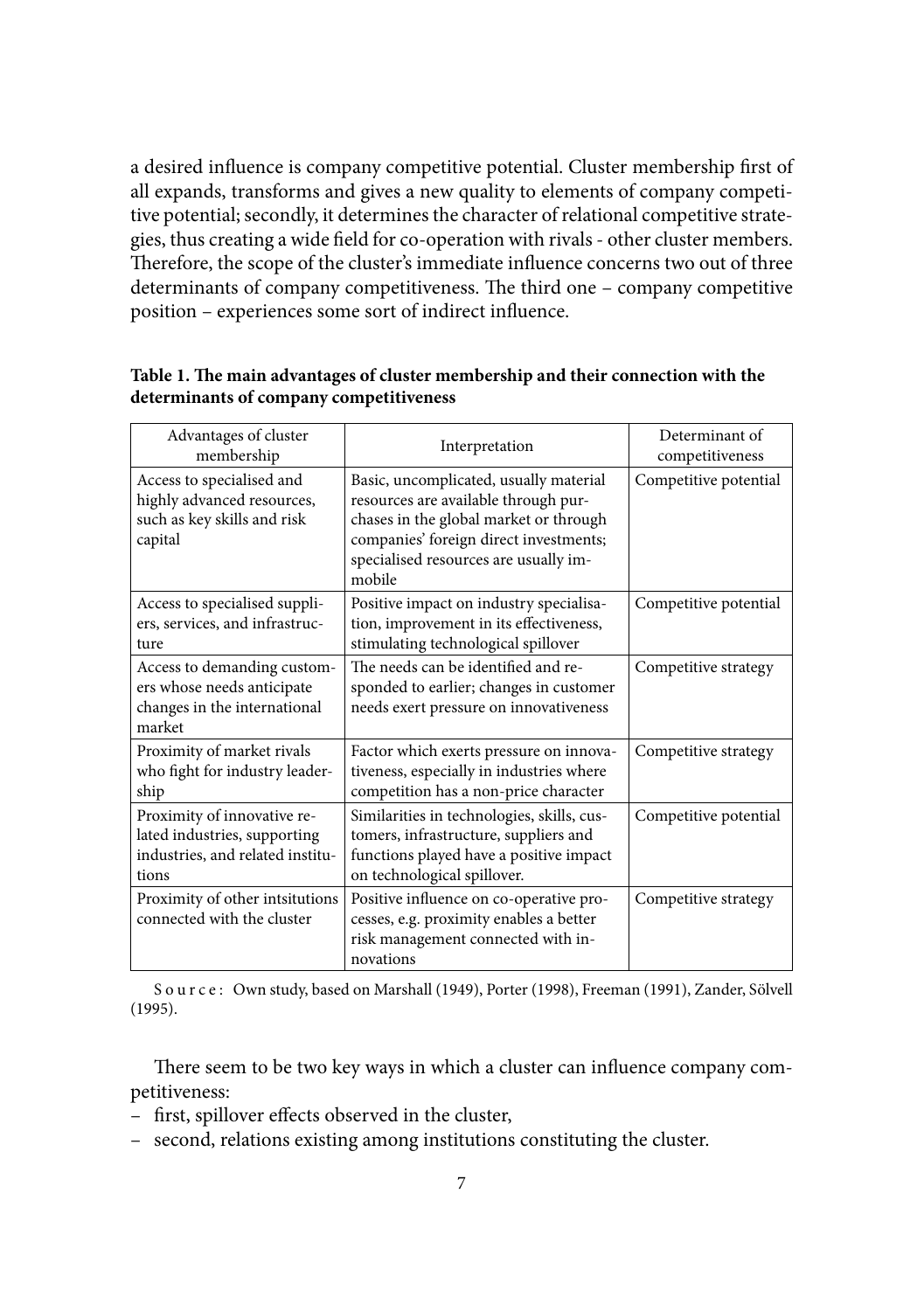The other possible channels of influence are a consequence of the relations among companies and of spillover effects.

# 2.1. Knowledge spillover effects as a symptom of the cluster's influence on *company competitiveness*

The issue of spillover effects and their relationship with the location factor was raised by Marshall (1949) who indicated that one of the objects of a spillover is knowledge. The problem of knowledge spillover with the consideration of the geographical space factor is also discussed by many contemporary researchers.

Knowledge spillover effects are an inseparable element of a cluster. This spillover can occur even if relations between companies are non-existent. It should be pointed out at this point that in the related literature we can find two different views on whether relations among companies enhance the influence of spillover effects on company innovativeness and growth. The view represented by Marshall (1949), Arrow (1962) and Romer (1986) is characterised by a positive attitude towards monopoly, which, in their opinion, is conducive to increased innovativeness and growth. Monopoly enables a dominating company to maximise the return on innovations, which is impossible in a competitive environment. On the other hand, Jacobs's (1969) point of view indicates a desirable influence of competiton on innovations and growth. Jacobs's perspective was developed by Porter who emphasises the significance of local competition for innovativeness and stimulation of knowledge spillover effects. Continuing Jacobs's and Porter's argument, it could be stated that knowledge within a cluster is determined by interrelations among companies operating in the same location - Henry, Pinch (2002). Storper (1993, 1995) similarly explains that the acquisition of knowledge occurs thanks to relationships among companies which have nothing to do with a market exchange typical of knowledge acquisition through licensing, alliances or takeovers.

Attempts are even made to build a knowledge-based theory of regional geographic clusters Maskell (2001), Morgan (1997). Maskell (2001) finds the key cause of cluster creation in the fact that companies appreciate it that such solutions generate knowledge. There are even instances of creating a "community of practice", characterised by its own identity and certain specificity Brown, Duguid (2001). By operating within this "community", companies develop their know-how and, thanks to the relations existing among them, share tacit knowledge with each other. Cluster-level knowledge is similar to industry routines, recipes for success and how to perform particular activities Spender (1989). While studying Taiwanese high-tech companies, Tsai (2005) found that intra- and inter-industrial spillover effects in the field of R&D have a greater significance from the viewpoint of production growth than individual companies' efforts in the field of R&D do.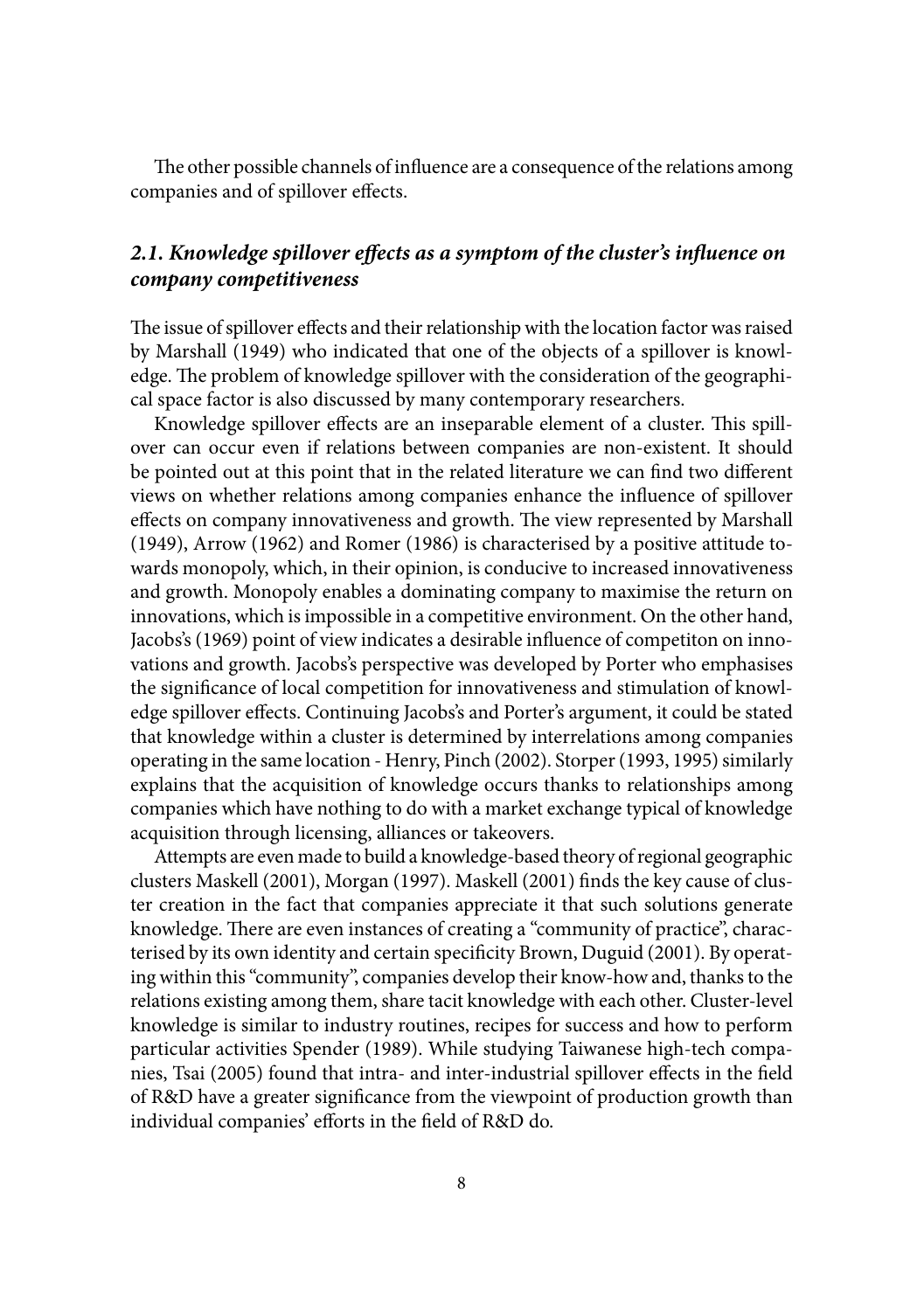# *2.2. Interactions as a manifestation of relations among cluster members and their signifi cance for company competitiveness*

With reference to the second kind of influence which a cluster has on its member companies' competitiveness, it can be stated that the consequences of spillover effects are accompanied by implications arising from the fact that companies enter into relationships. Therefore, rivalry and co-operation among companies within a cluster can act as a corrective mechanism for their competitiveness. This thesis is clearly inspired by Porter's opinion that the company's immediate environment, particularly the relations among companies in geographical proximity, are of great importance for the competitiveness of an organisation.

An interesting interpretation of external sources of competitive advantage was put forward by Dyer and Singh (1998), who attempt to endorse what is called a relational approach to competitive advantage. In their opinion, relations among companies are increasingly often a source of above-average profits. The analysis which the two authors conducted suggests that resources which are crucial for gaining a competitive advantage may lie in routines and processes developed among companies. Their approach is a continuation of earlier research focussed on the issue of companies' co-operation as a method of getting economic benefits in such forms as the acquisition of knowledge and skills, i.e. learning from others, lowering transaction costs or having access to certain resources Hamel (1991), Larson (1992), Powell, Koput, Smith-Doerr (1996).

Asanuma (1989) was one of the first researchers to demonstrate how capabilities rooted in relations among existing companies affect competitiveness. Using Japanese suppliers and car manufacturers as an example, he explained how these relations led to the co-operating companies' financial surpluses and competitive advantage. Saxenian (1994) found that Hewlett Packard and other Silicon Valley companies considerably improved their position by developing long-term relations with suppliers located in geographical proximity. Dyer (1996) pointed to a positive relationship between suppliers and car manufacturers investing in the construction of a network of relations and their market position. Many researchers also demonstrated that physical proximity, which is connected with companies making investments in certain locations, stimulates co-operation and co-ordination among companies, thus improving their competitive position Enright (1995).

# **3. Poland's experiences with regard to cluster initiatives**

Interest in cluster issues can be observed nowadays not just in the "old" but also in the "new" EU countries, including Poland. However the OECD states that nothing has been done in Poland to promote clusters OECD (2005, p. 5).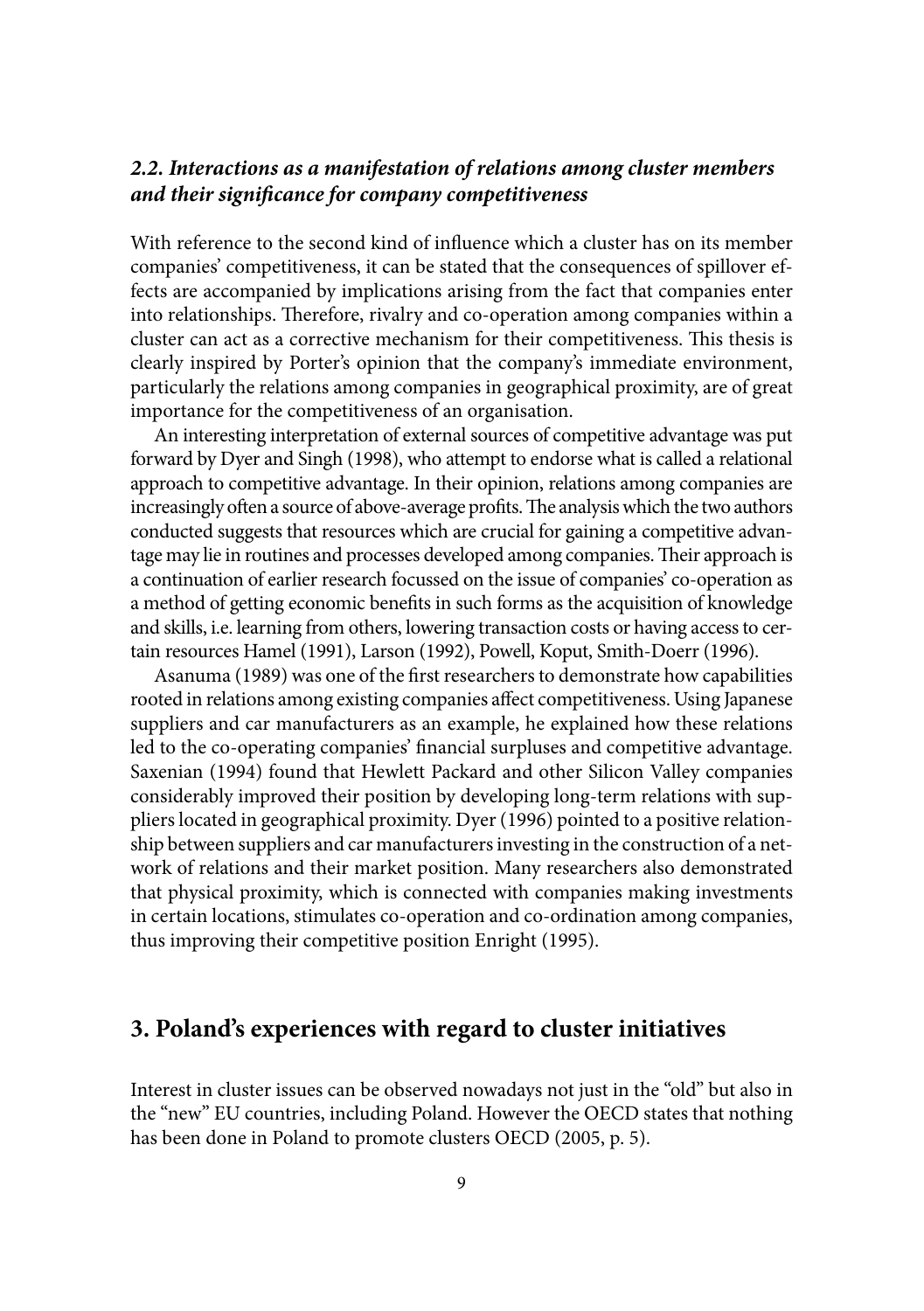In 2004, under the auspices of the Competitiveness Institute, research was carried out into cluster initiatives on a global scale. The research results were presented in the "Green Book of Cluster Initiatives". The list of 238 undertakings of this type which were investigated in 2003 featured one from Poland – Tarnów Industrial Cluster "Plastic Valley". In Poland, it is the Institute for Market Economics (IBnGR) that has devoted a lot of attention to clusters. As early as 2002, the Institute launched a research project to study and determine the possibility and method of exploiting the economic cluster conception with a view to increasing the competitiveness and innovativeness of the Polish economy. The research managed to identify an industrial automation quasi-cluster in Gdańsk, a printing cluster in Warsaw and a construction cluster in the Świętokrzyski region. The beginnings of a cluster structure can also be found in the Warsaw agglomeration, in industries such as farmaceuticals and cosmetics (NACE 24.4, 24.5 and 73.1), electronics, information technology, and telecommunication. These industries require access to well-qualified labour and a technologically advanced scientific base, which justifies their concentration around Poland's capital.

As for the industrial automation quasi-cluster in the Gdańsk region, this grew next to the shipbuilding industry, which accounts for a large proportion of Pomerania's exports, Szultka, Wojnicka (2003). Shipyards' core activity seems to have given rise to a sector of companies dealing with industrial automation - approximately sixty companies in all, nearly half of which (22) are manufacturing firms, 19 provide only services in the fields of design and implementation of industrial automation systems, another seven are manufacturing and services firms, and nine are strictly trading firms. The industry employs about 2,200 people. A great majority of the firms are SMEs (only some of them are micro-firms employing up to 10 people) – only two firms employ more than 500 people.

Results of a questionnaire concerning operation of industrial automation companies in the Gdańsk region show a positive attitude of these institutions towards co-operation. Within this quasi-group we can observe the formation of new firms ("spin-offs"), which is conducive to the cluster's specialisation and increasing selfsufficiency. As a result, these companies maintain a high competitive position which gives them the capacity to compete with strong international companies in the Polish market; in the recent years they have been increasingly often entering foreign markets with their products.

One pro-cluster initiative seems to be the move made by aerospace industry entrepreneurs: on 11 April 2003, they set up the Aviation Valley Association of aerospace-industry entrepreneurs (http://www.paiz.gov.pl/index/?id=955cb567b6e38f 4c6b3f28cc857fc38c). The majority of companies involved in the project are situated in the Podkarpackie province. The main aim of Aviation Valley is to transform south-eastern Poland into a leading European aerospace-industry region which will provide the most demanding customers with various aerospace-industry products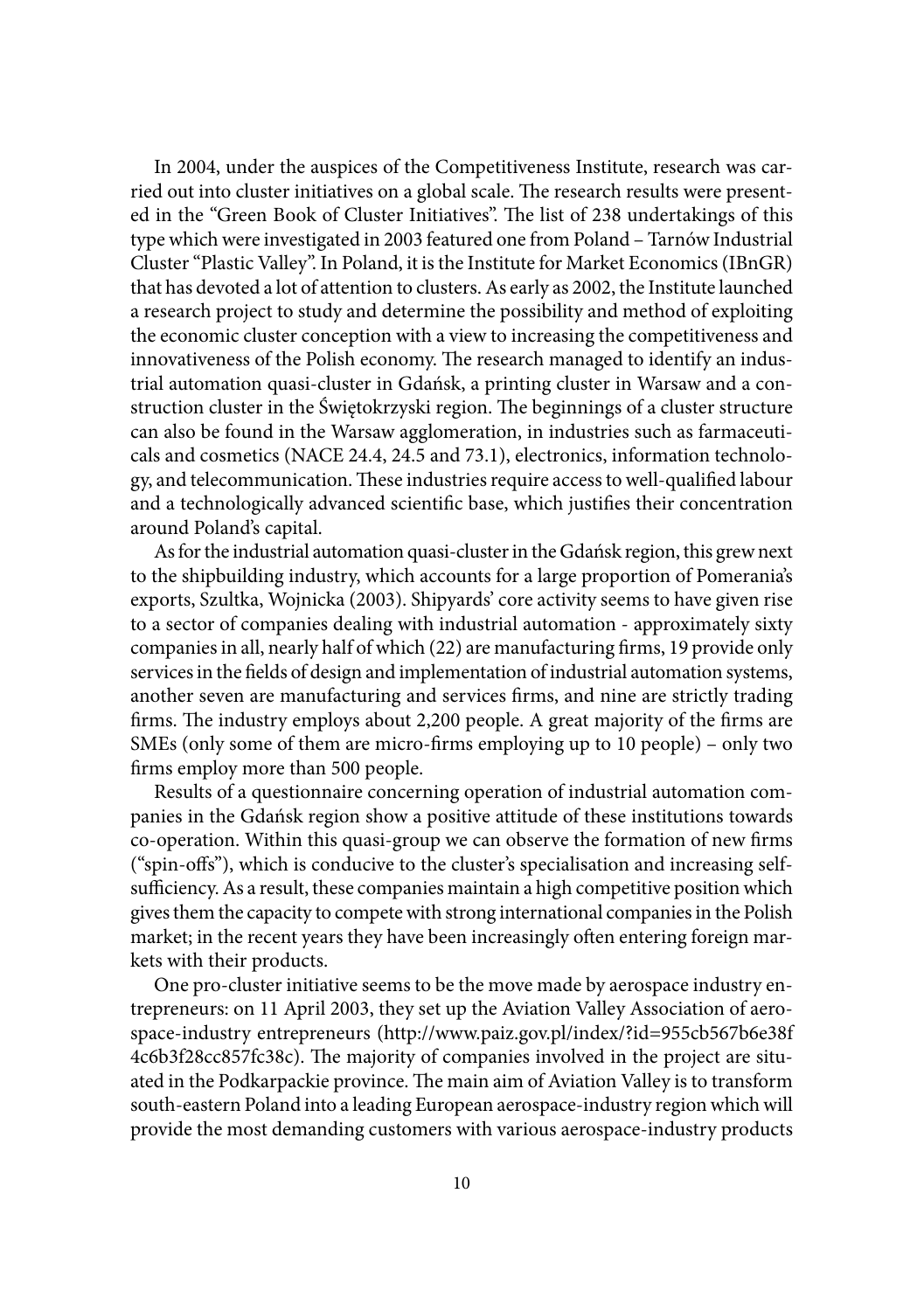and services. At present, the Aviation Valley Association consists of 36 members based in the region; other candidates are going through the application process. Within the next few years, the association intends to increase the number of members to 100. Last but not least, a study carried out by IBnGR has shown that there is a concentration of furniture companies in the region of Wielkopolska. Findings concerning this cluster will be presented in the next parts of this paper.

# **4. Furniture cluster in the region of Wielkopolska**

## *4.1 Findings to date*

The empirical research conducted by the present authors among members of the furniture cluster in Wielkopolska was preceded by relevant literature studies. The Polish furniture industry is considerably diversified in terms of size, form of ownership, and organisational structure, Zarzycka (2005, p. 390). In 2001, as many as 93% of approximately 23,000 businesses were micro-firms. However, the 15 biggest entities accounted for 75% of the sales value. The private sector's share was 95%, while the share of companies controlled by foreign capital amounted to 50%. In its analysis of clusters' potential and development opportunities, IBnGR identified a concentration of furniture-industry businesses, Report about SME (2001, pp. 223- 224).For the purposes of the above-mentioned research, IBnGR used the location quotient  $(LQ)^1$ , which in Poland was found to have reached the highest value (1.25) in the Wielkopolska province, which is proof of high concentration and specialisation in this field, Report about SME (2001, pp. 223-224). The furniture sector shows clear connections with raw-materials industries and with industries horizontally connected with timber processing. On the basis of statistical analysis, IBnGR found that at the county level the location of furniture-industry companies (NACE 36.1) is clearly and positively correlated with the location of companies representing industries from lower levels of the value creation chain (NACE 0.20 – forestry and logging). Wielkopolska's furniture cluster is made up of furniture companies

<sup>&</sup>lt;sup>1</sup> The Location Quotient has been calculated using the formula  $L = \frac{A}{B}$  $=\frac{A}{B}$ :  $\frac{C}{D}$ , where A – employment in the furniture industry (NACE 36.1) in a given region, here in Wielkopolska, B – total employment in the whole region (here in Wielkopolska), C – national employment in the furniture industry (NACE  $36.1$ ), D – total national employment. The employment figure can be replaced with the number of companies, sales revenue, export revenue or net profits. If  $LQ=1$ , then a given region, here a province (voivodship), has the same share of employment in a given industry as the national economy does.  $LQ>1.25$  is usually seen to indicate a given region's specialisation in a certain industry. The quotient enables the identification of locations with an above-average concentration of businesses in a given industry.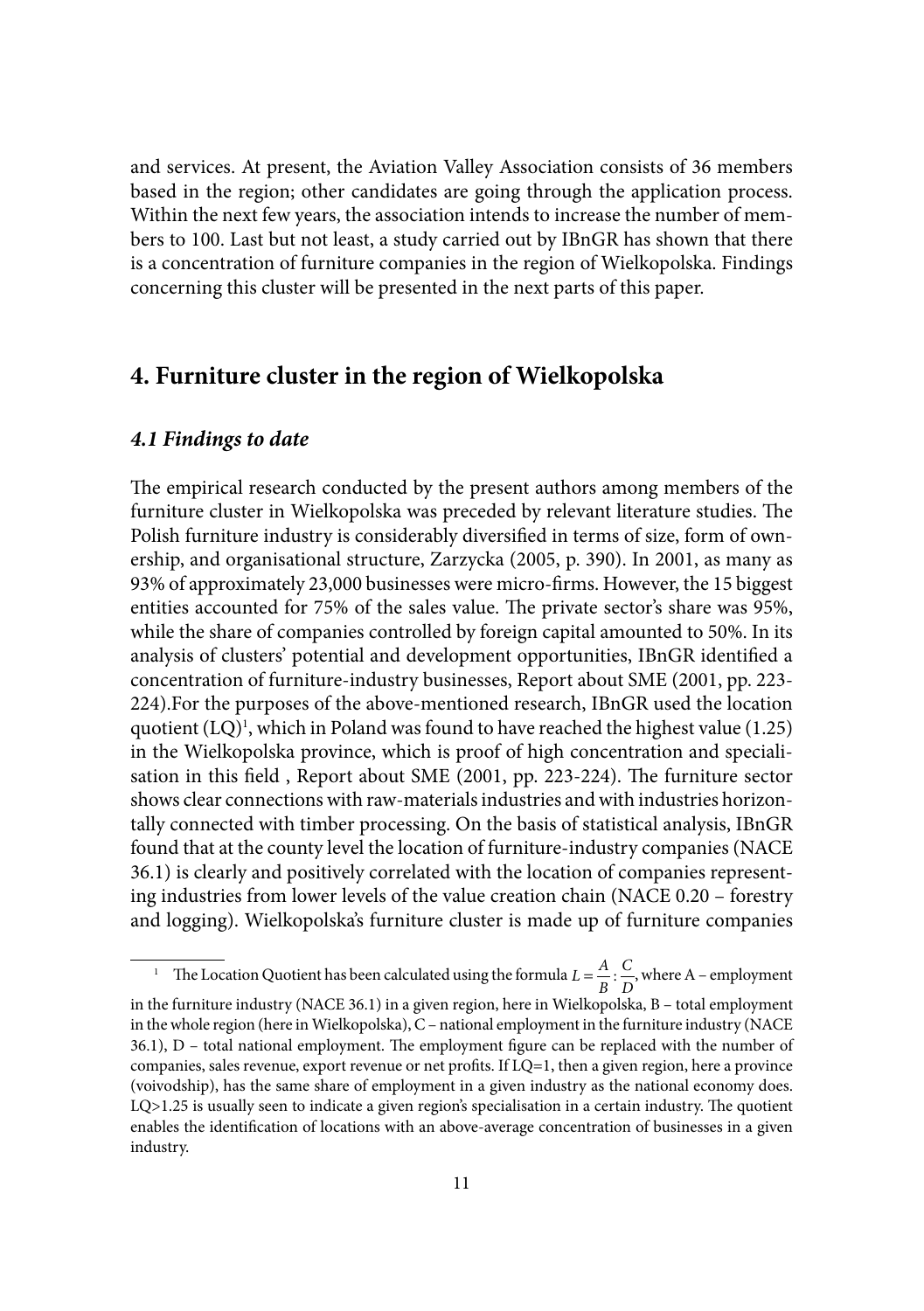which, in the field of R&D, co-operate with the Wood Technology Institute of the Poznań University of Agriculture, REMONDEX (a furniture-industry development institute), the Poznań Academy of Fine Arts, and Poznań Technical University. An important role in the cluster is played by the Poznań International Fair. The cluster has an enormous development potential, which results from the furniture industry's outstanding export performance and its extremely positive impact on the volume of Polish exports in general. Information available at the Wielkopolska Centre for Interregional Economic Co-operation, affiliated to the Marshal's Office in Poznań, suggests that companies appreciate the significance of co-operation for improvement in their innovativeness.

Evidence of the existence of a furniture cluster in Wielkopolska includes not only a concentration of the above businesses but also the presence of large, pre-1989 furniture companies which have been divided as a result of economic restructuring. The Wielkopolska region's furniture industry is dominated by micro-firms, which also seems to prove the existence of a pro-cluster environment in the region. Since 1990, this dominance has been clearly visible especially in Wielkopolska's district of Swarzędz. The structure of Wielkopolska's furniture industry, which makes the region a suitable location for a furniture cluster, results from several facts, Stryjakiewicz (1999, p. 153):

- weakened competitiveness of businesses in Swarzędz, caused by Poland's furniture industry being taken control of by German investors (we have also seen an inflow of Swedish, American and Swiss capital to the Polish furniture industry),
- increase in timber prices, caused by a higher demand for this raw material and higher imports of the material,
- chance to activate the district of Swarzędz through the development of SMEs whose activity would be based on tradition, experience and existing connections in the value-added chain.

The local carpentry tradition "goes back to the seventeenth century, and its strongest development took place in the nineteenth century". According to Stryjakiewicz, the characteristic features of the furniture-company cluster in the Swarzędz district are:

- high specialisation within sections,
- high quality of products,
- flexibility to meet customer needs,
- manufacturers' good skills,
- presence of a local entrepreneurship culture.

In spite of this, the early 1990s saw a slump in exports, then in production, which forced companies to limit their production capacity. This was an effect of increased foreign and domestic competition, and of using the wrong development strategy. The strategy was based on an extensive range of traditional products, own distribution system, and expensive logistics. The network of connections with the environ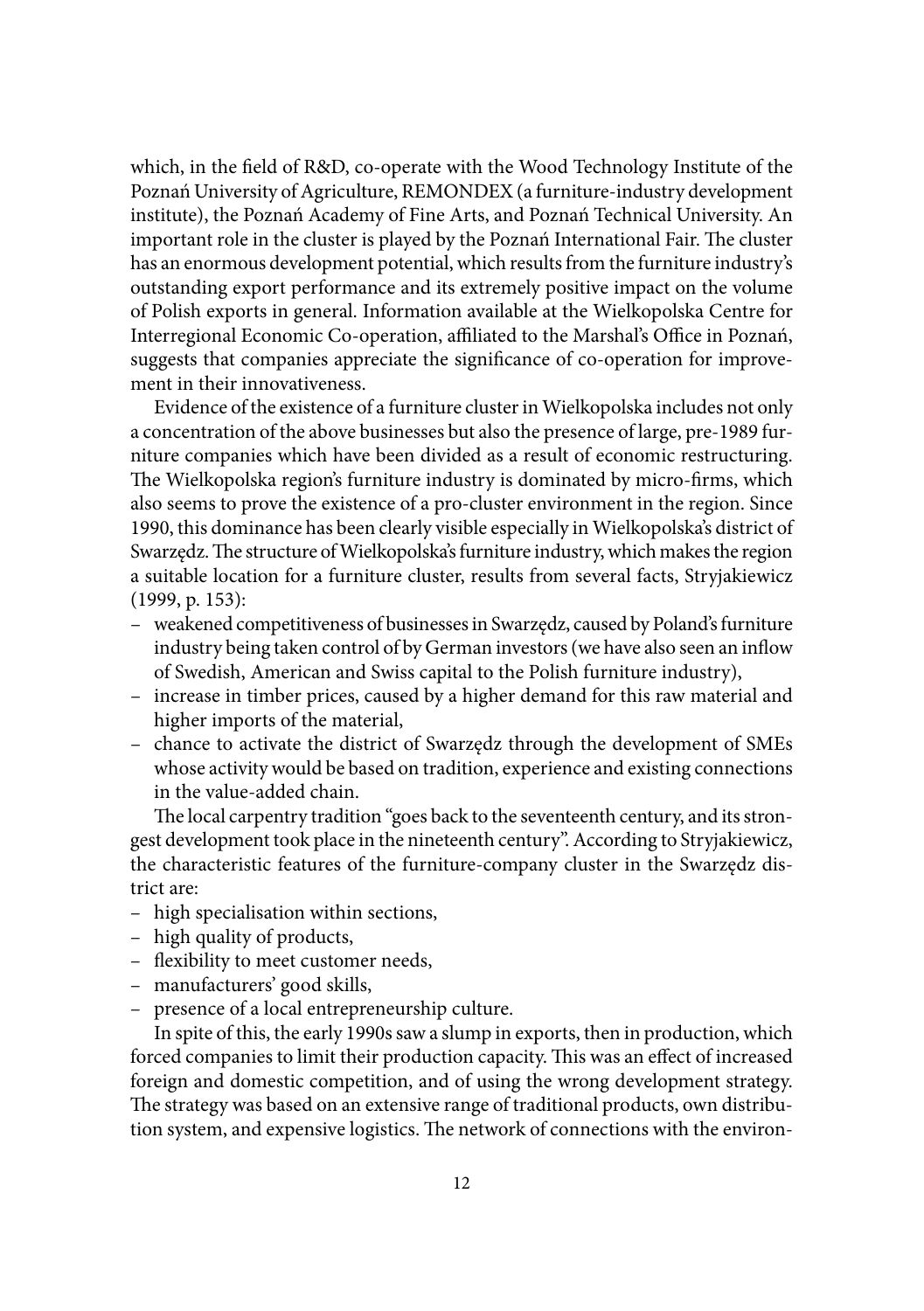ment was developed only to a small extent. Therefore, the development of a cluster initiative in the region seems to be particularly valuable. These needs are met by the initiative named "Support for the Development of the Wielkopolska Furniture-Industry Cluster", implemented as part of the Integrated Operation Programme for Regional Development 2005–2007, and financed by the European Social Fund. The project is conducted by Wielkopolska Agencja Rozwoju Przedsiębiorczości Sp. z o.o. (WARP, or Wielkopolska Entrepreneurship Development Agency). WARP acts as a cluster "broker" responsible for communication and initiation of new projects. So far, WARP has created a database of information about Wielkopolska's furniture companies, selected furniture-industry suppliers and purchasers, research and development centres, and schools (secondary and tertiary) related to the industry. It has also established contact with approximately a thousand firms, provided them with promotional information on the project, and sent them a questionnaire concerning the cluster initiative. Thirty-seven businesses returned the questionnaire, declaring participation in the cluster initiative.

## *4.2. Empirical research among members of the furniture-industry cluster*

## *4.2.1. Object of research*

The furniture-industry cluster also became an object of the present authors' research.

In the present paper, the authors focus on the significance of cluster-membership for the competitive potential, competitive position and competitive strategy of the companies they investigated in the furniture industry, as well as in related and supporting industries.

## *4.2.2. Research method*

The empirical research into the role played by clusters in supporting international competitivenes and the internationalisation of Polish companies, in particular Wielkopolska's furniture-industry cluster, was carried out in July and August 2006. The main criterion for sample selection was first of all a company's location in the region of Wielkopolska and second, its activity. A key factor was company representatives' consent to participate in the research. The most important thing was to select companies which are based in Wielkopolska and which operate in the furniture industry broadly understood, and in supporting or related industries. Another requirement for the research was to involve companies whose activity covers different links of the value chain: suppliers of raw materials and components, producers of finished goods, companies dealing only with marketing or the sale of certain products.

An address list of potential questionnaire respondents was prepared in conjunction with the Wielkopolska Entrepreneurship Development Agency (WARP).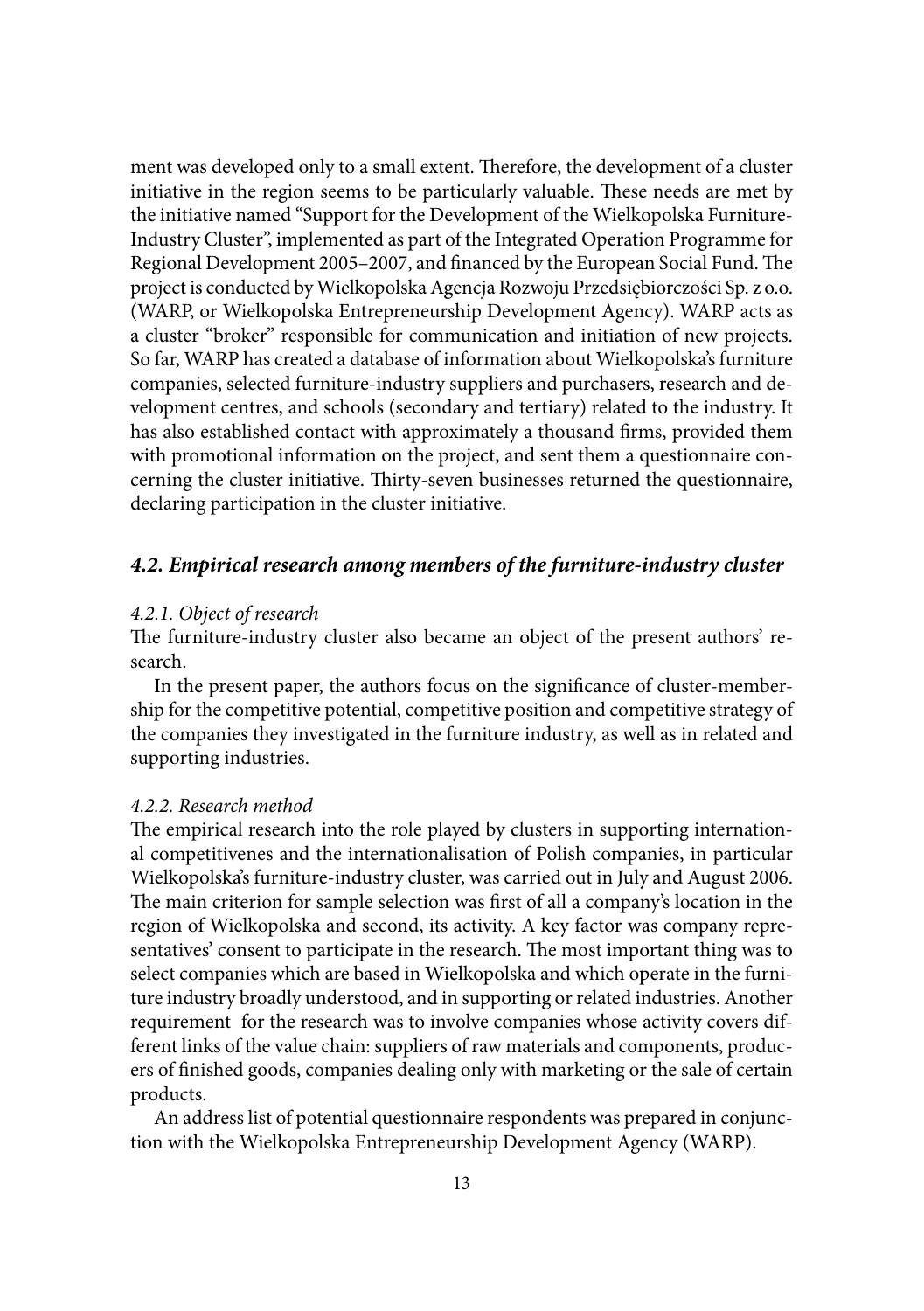The selection criterion for industries to be included in the research was that they should be industries with observable co-operation and internationalisation tendencies, because activity in the international market, which in addition to the domestic market also includes foreign markets, is a test of the company's international competitiveness. When selecting companies for the research, the authors used the most typical case of non-random sampling – deliberate selection, which consisted in a rather formal and subjective selection of items for the sample, with the hope of obtaining information that is as detailed as possible. Above all, company selection was determined by practical considerations – belonging to the industries selected for the research, and company location. The company-selection method that was used has an impact on the interpretation of the results obtained. The sample size (31 companies) and the sample selection method prove its low representativeness. Therefore, the research results cannot be generalised to refer to the whole population since they describe only the situation within the group of companies investigated.

In the research, the authors used the individual in-depth interview method. Selected pre-trained people (students and academics) conducted interviews using a previously developed questionnaire, which was a basic research tool during the interview. Having conducted the interviews, the research team and the interviewers checked the formal accuracy of the completed questionnaires.

In the next stage of the research, the raw data in the form of completed sheets were subjected to encoding and statistical processing.

#### *4.2.3. Questionnaire*

The tool used in the research was a questionnaire consisting of 21 scaled questions, grouped according to subject into six parts. The first part contained questions enabling the respondent generally to characterise the company under study in terms of: employment figures, legal status, percentage of public (including foreign) capital, sales revenue, and financial performance (for the years 2000–2005).

The second part of the questionnaire was titled "A cluster and competitive potential". Responses to the questions set in this part enabled the authors to determine the reasons why the companies under study are based in Wielkopolska, and the significance of this fact for the size and quality of their competitive potentials.

The aim of the third part of the questionnaire was to identify the relationship between cluster membership and the competitive position and competitive strategy of the firms investigated. Questions focused on the relations which the firms under study enter into so as to determine whether their industries are characterised by co-operation in addition to rivalry. In another part, respondents were requested to answer a question about the consequences of co-operation from the viewpoint of company competitiveness. Next, respondents were asked to indicate co-operation areas.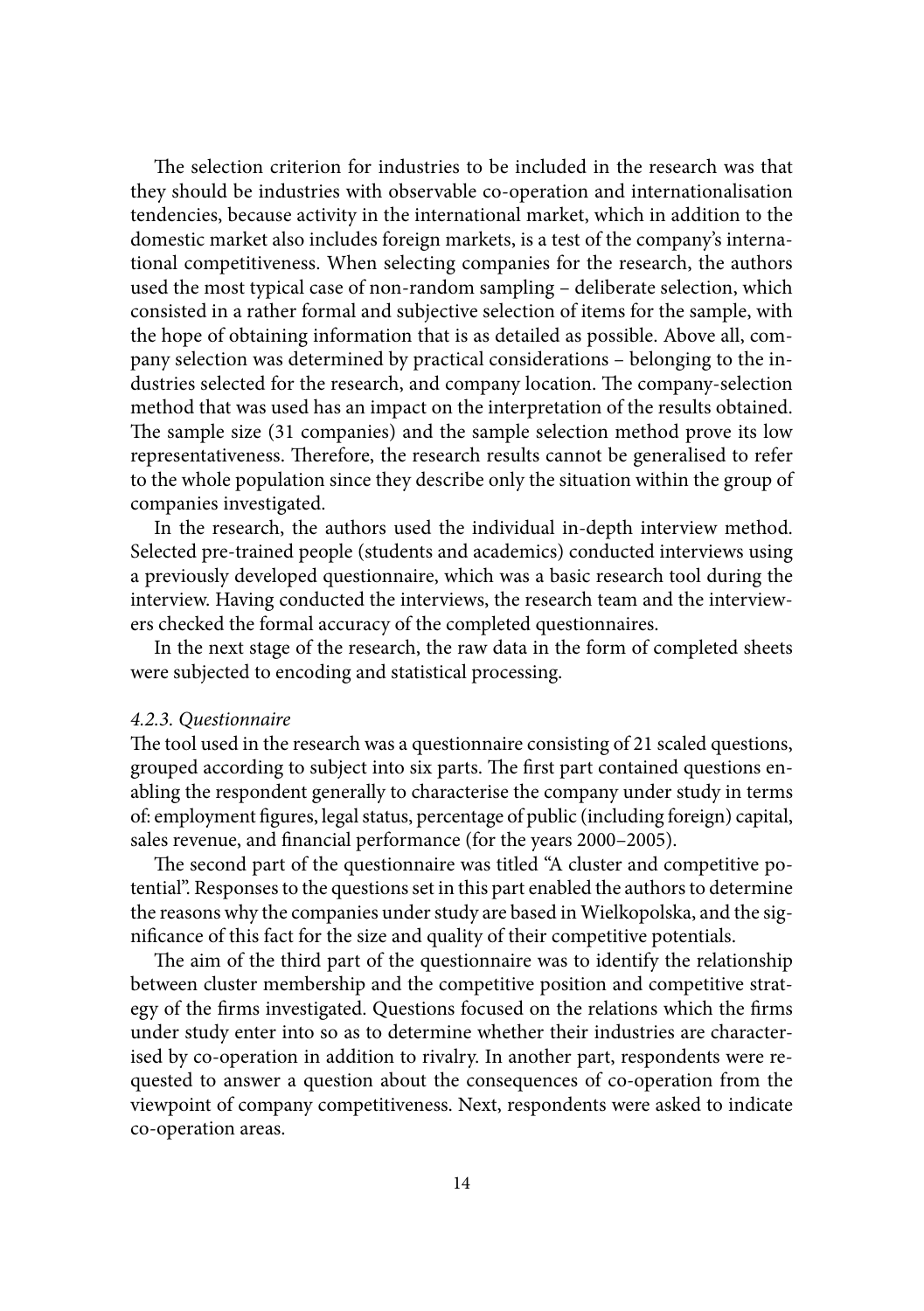The fourth part of the questionnaire concerned the relationship between the cluster and company internationalisation. First, respondents were asked about their export involvement – they were requested to specify the share of export sales in their total sales. Next, the companies under study evaluated the significance of co-operation with selected businesses for their internationalisation.

The fifth and sixth parts of the questionnaire concerned the tasks of economic self-government and economic policy instruments, respectively. Respondents were to evaluate many tasks and instruments from these areas in terms of their usefulness and implementation.

## *4.2.4. Research sample*

The research involved 31 companies. The largest group was that of companies which are part of the furniture industry broadly understood – class 36 of the Statistical Classification of Economic Activites in the European Community - Nace Rev.1.1. They included especially businesses operating as part of the following sub-classes:

36.11. Z – Manufacture of chairs and seats,

 $36.12$ .  $Z$  – Manufacture of other office and shop furniture,

36.13. Z – Manufacture of kitchen furniture,

36.14. A – Manufacture of other furniture, excluding services,

36.14. B – Finishing of furniture.

In addition to manufacturing and services companies from class 36, the research also involved businesses from related industries and industries supporting the furniture industry, especially those representing the following sub-classes:

- 52.44.Z Retail sale of furniture, lighting equipment and household articles n.e.c.,
- 20.20.Z Manufacture of veneer sheets, boards and plywood,
- 51.15.Z Agents involved in the sale of furniture, household goods, hardware and ironmongery,
- 51.53.A Wholesale of wood,
- 51.18.Z Agents specialising in the sale of particular products or ranges of products n.e.c.,

51.90.Z – Other wholesale.

In terms of the number of employees, the majority of the sample are small businesses. More detailed information on the number of employees is presented in Table 2.

More than half of the companies under study employ from 50 to 99 people. The research involved one company employing over 1,000 people.

In terms of legal status, 58% of the firms investigated are sole traders, 29% are commercial code companies, most of which are limited liability companies, but there are also registered partnerships. Approximately 6% of the firms under study have a legal status other than those listed in the questionnaire – civil partnerships.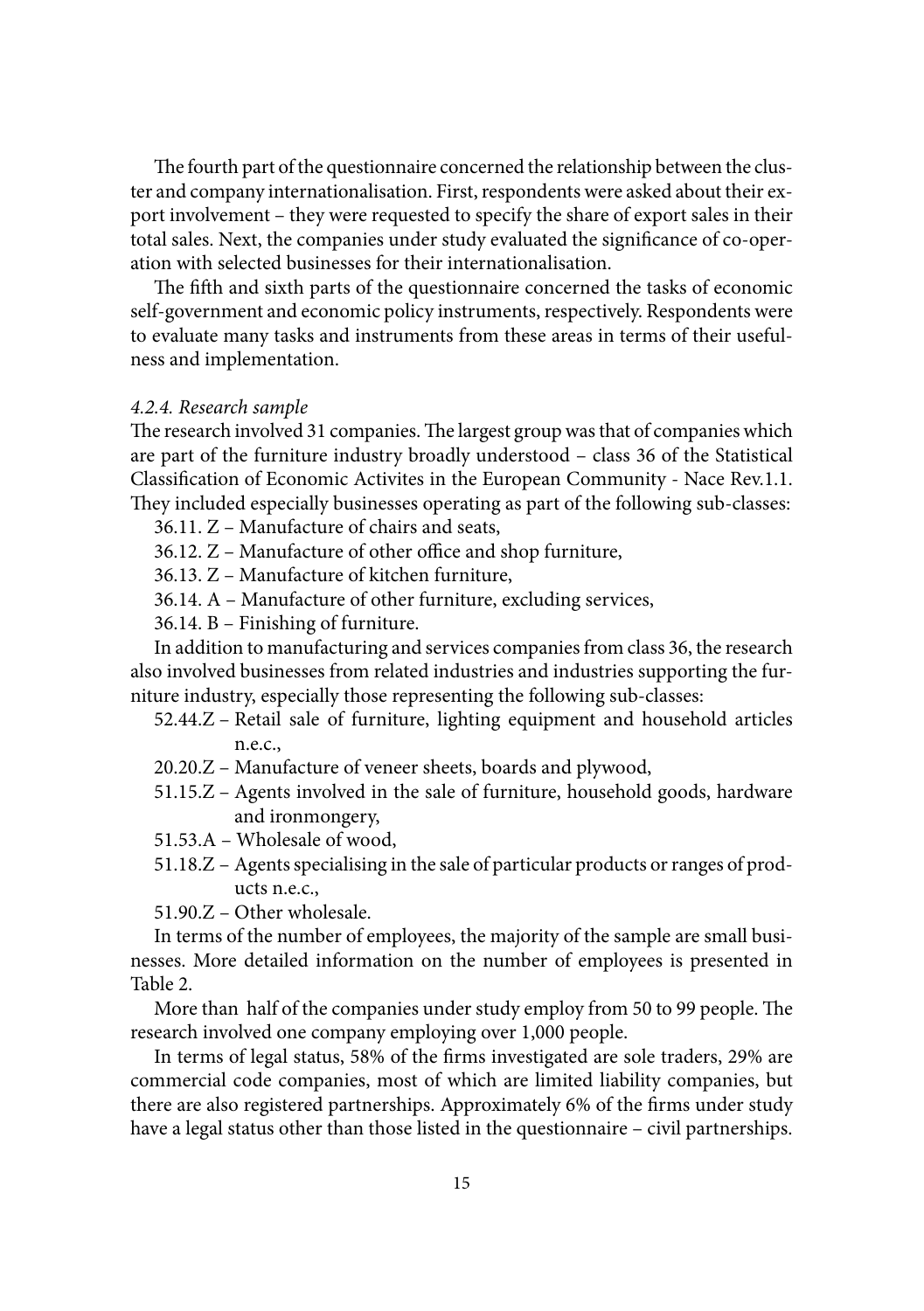| Number of employees | Number of companies | Percentage of responses |
|---------------------|---------------------|-------------------------|
| $50 - 99$           | 17                  | 55                      |
| $100 - 249$         |                     | 19                      |
| 250-499             |                     | 6.5                     |
| 500-999             |                     | 3.2                     |
| 1,000 and more      |                     | 3.2                     |
| No data available   |                     | 6.5                     |
| Total               | 31                  | 100.00                  |

Table 2. The number of employees in the companies investigated

The questionnaire respondents included also two state-owned companies, one of them employing over 250 people. The companies' characteristics in terms of legal status are presented in Table 3. Table 4 shows detailed data, taking into consideration the share of foreign capital in the ownership structure of the group investigated. A characteristic feature of the respondents is not only the dominance of private capital in their ownership structures but also the practical absence of foreign capital. The majority of the companies under study are Polish firms with a 100% share of Polish capital in the ownership structure. The research involved only three institutions with foreign capital, which in one case amounted to 100% (see Table 4).

| Firm's legal status     | Number of firms | Percentage of responses |
|-------------------------|-----------------|-------------------------|
| Commercial code company |                 | 29.03                   |
| State-owned company     |                 | 6.45                    |
| Co-operative            |                 | 0.00                    |
| Sole trader             | 18              | 58.06                   |
| Others                  |                 | 6.45                    |
| No data available       |                 | 0.00                    |
| Total                   | 31              | 100.00                  |

Table 3. Legal status of the firms investigated

S o u r c e : Own study, based on questionnaire survey.

Polish companies account for over 96% of the whole group. This by no means reflects the situation on the Polish market. The furniture industry is experiencing a considerable expansion of foreign investors, including German investors, who control 80% of the industry's biggest companies Okrzesik (2001). The main aim of the project is to investigate the significance of operating in a real/potential cluster for Polish companies' competitiveness and internationalisation tendencies – this is why such characteristics of the sample seem to be adequate. The majority of the companies selected for the sample were of Polish origin.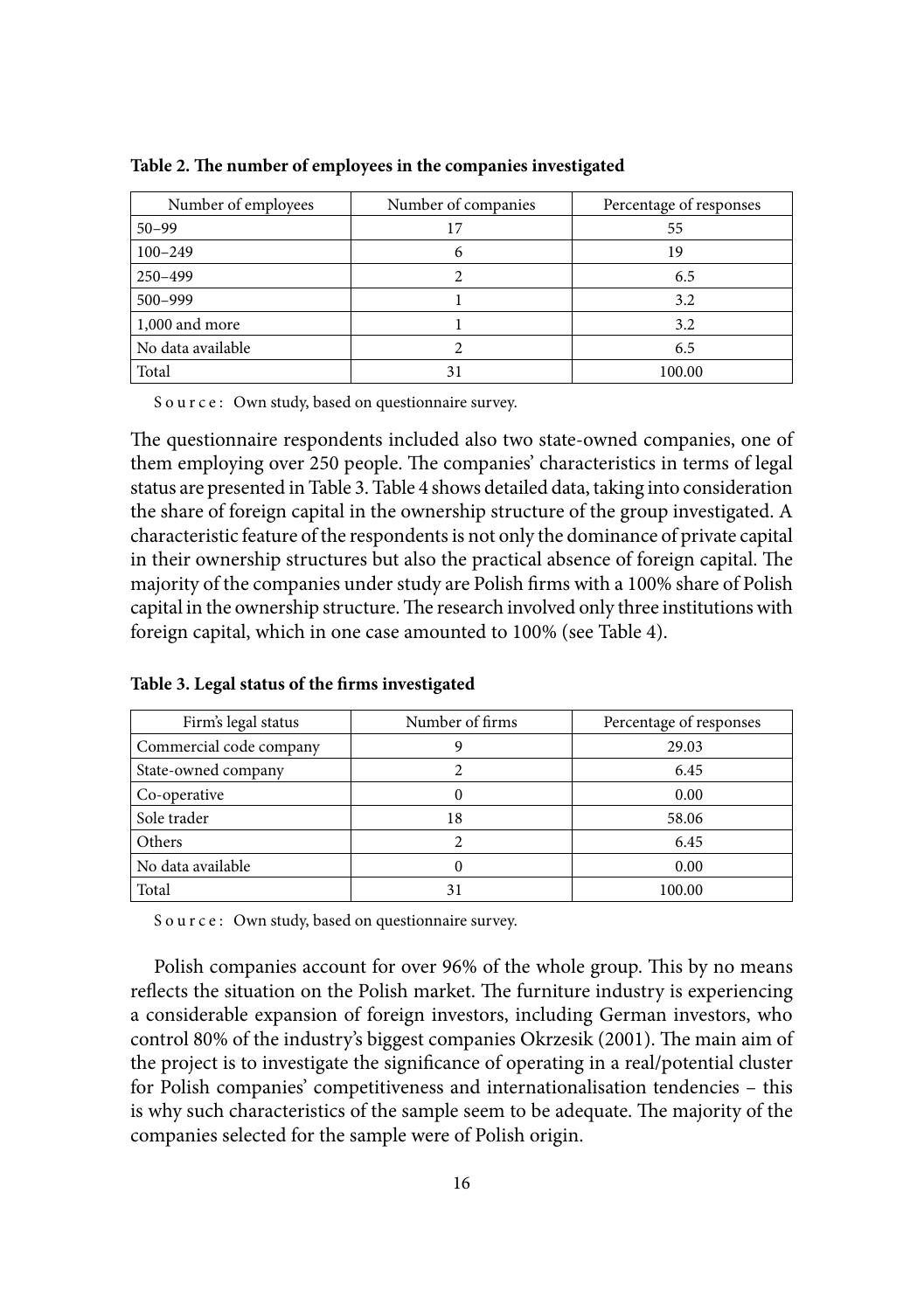| Share of public capital,<br>as $%$ | Number of companies | Share of foreign<br>capital, as % | Number of companies |
|------------------------------------|---------------------|-----------------------------------|---------------------|
|                                    | 30                  |                                   | 28                  |
| $1 - 10$                           | $\theta$            | $1 - 10$                          |                     |
| $11 - 24$                          | 0                   | $11 - 24$                         |                     |
| $25 - 49$                          |                     | $25 - 49$                         |                     |
| $50 - 74$                          |                     | $50 - 74$                         |                     |
| $75 - 99$                          | 0                   | $75 - 99$                         |                     |
| 100                                |                     | 100                               |                     |
| Total                              | 31                  | Total                             | 31                  |

**Table 4. Percentage share of public capital and foreign capital in the ownership structure**

As part of sample description, respondents were also asked to provide data concerning the sales revenues and financial performance for the years 2000-2005. However, these questions did not draw a positive response from many respondents, most of whom were reluctant to impart relevant information for the years 2000, 2002, 2004 and 2005. Questions related to financial issues very often meet with a negative reaction from companies – therefore it is difficult to receive answers to them. Tables 5 and 6 present the sales revenues and financial performance, respectively, of those companies that agreed to provide relevant data. Very frequently, respondents gave data only for the years 2004–2005. Only 10 companies, or approximately 30% of the sample, provided full information, stating the value of sales in the years 2000, 2002, 2004 and 2005. The response rate is even poorer in the case of information concerning financial performance, only six companies (less than 20%) having exhaustively answered the question set.

#### **Table 5. Sales revenues for the years 2000–2005**

| Number of<br>companies | 1 V | ∸ | $\sim$<br>⊥ ∪ |  |  |  |
|------------------------|-----|---|---------------|--|--|--|

S o u r c e : Own study, based on questionnaire survey.

A. number of full answers given, i.e. for the years 2000, 2002, 2004 and 2005,

B. increase in 2002 on 2000,

C. increase in 2004 on 2002,

D. increase in 2005 on 2004,

E. decrease in 2002 on 2000,

F. decrease in 2004 on 2002,

G. decrease in 2005 on 2004,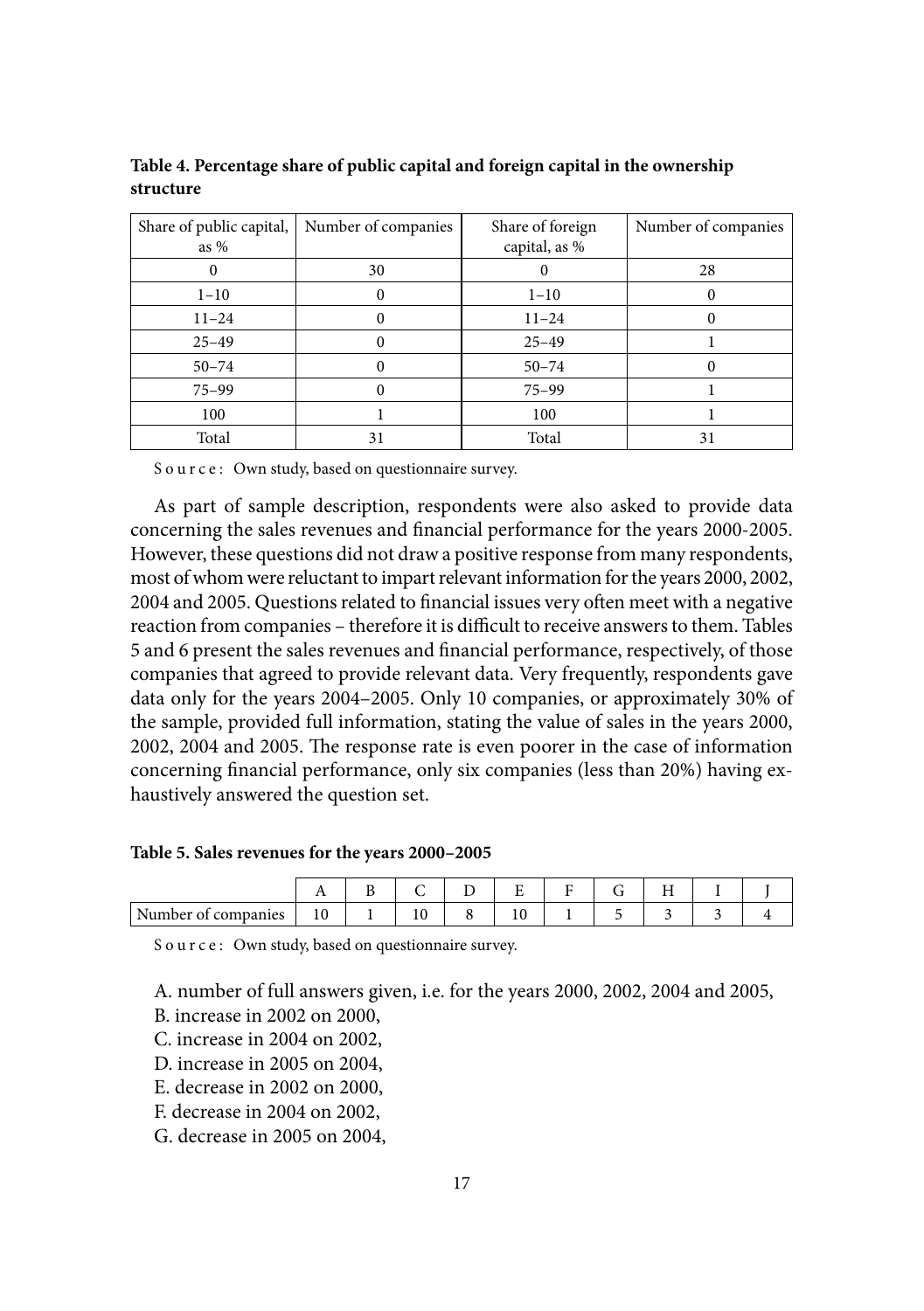H. no change in 2002 on 2000,

I. no change in 2004 on 2002,

J. no change in 2005 on 2004.

The data obtained suggest that especially the 2002–2004 period was one of growth in sales revenues. The majority of the companies that answered this question pointed to growth in sales revenues in just those years. The same period was also the most prosperous in terms of financial performance.

### **Table 6. Financial performance in the years 2000–2005**

|                           | --<br><br>-- | 1V.<br>$-$ |  |  |  |  |
|---------------------------|--------------|------------|--|--|--|--|
| Number<br>companies<br>vι |              |            |  |  |  |  |

Source: Own study, based on questionnaire survey.

K. number of full answers given, i.e. for the years 2000, 2002, 2004 and 2005,

L. increase in 2002 on 2000,

M. increase in 2004 on 2002,

N. increase in 2005 on 2004,

O. decrease in 2002 on 2000,

P. decrease in 2004 on 2002,

Q. decrease in 2005 on 2004,

R. no change in 2002 on 2000,

S. no change in 2004 on 2002,

T. no change in 2005 on 2004.

## *4.2.5. Competitive potential of the companies under study*

During the research, the authors attempted to identify the channels through which the company's membership in a potential/real cluster influences its competitiveness. The influence is exerted by the specific context in which a company-cluster member operates. The context is closely related to the quantity and quality of the resources, broadly understood, which are available to a cluster member. The issue was covered by questions 6 and 7 of the questionnaire. In question 6, respondents were asked to assess a list of eight reasons why their companies are based in the region of Wielkopolska. Additionally, they could give another reason, not included in the questionnaire. The assessment was made with the use of a five-step scale, starting with  $0 -$  "no significance", through  $1 -$  "minimal significance",  $2 -$  "moderate significance",  $3 -$  "considerable significance", to  $4 -$  "very considerable significance". Results for eight of the reasons listed in the questionnaire are between 1 and 2, which suggests that the reasons for locating a company in Wielkopolska which the questionnaire mentions are, at best, of moderate significance. Were we to select the most important one, it would turn out to be proximity of key customers (1.90).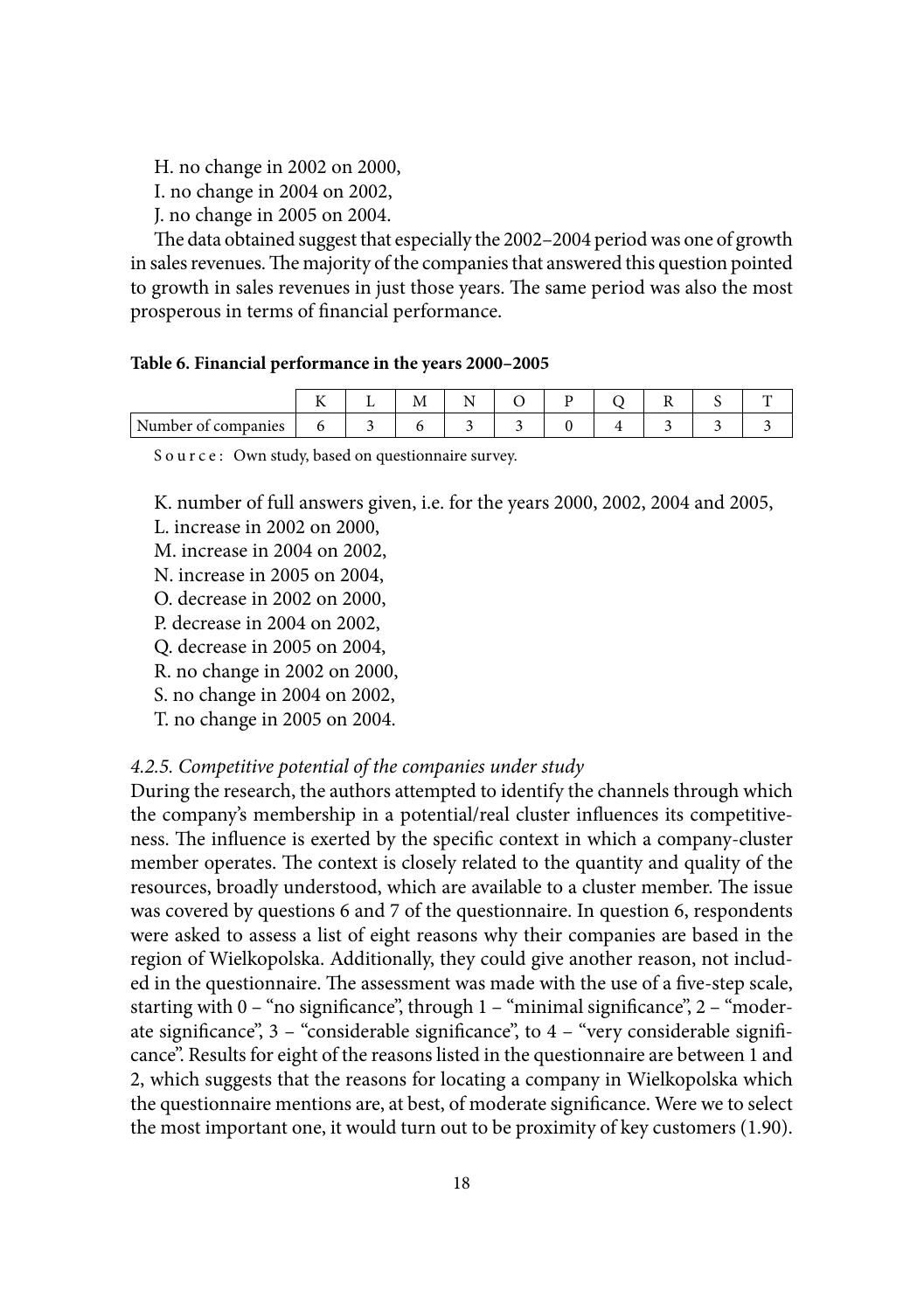Proximity of strategic market rivals ranks second (1.86). However, as many as 77% of the respondents cited as a very significant reason their family running a similar business in Wielkopolska in the past, which the questionnaire did not list explicitly. Representatives of the companies investigated wrote such an answer on their own in the section headed "Other". Table 7 presents reasons for locating the companies under study in the Wielkopolska region.

| Reasons                                                                                                                             | Percentage<br>of responses | A    | SD.  |
|-------------------------------------------------------------------------------------------------------------------------------------|----------------------------|------|------|
| 1. Access to the market in general                                                                                                  | 90                         | 1.46 | 1.43 |
| 2. Proximity of key customers                                                                                                       | 94                         | 1.90 | 1.47 |
| 3. Availability of labour                                                                                                           | 94                         | 1.69 | 1.23 |
| 4. Educational base – schools and professional<br>training institutions                                                             | 94                         | 1.21 | 1.35 |
| 5. Availability of cheap resources - local suppliers can<br>achieve economies of scale                                              | 94                         | 1.31 | 1.23 |
| 6. Availability of specific resources, typical of a given<br>location                                                               | 94                         | 1.21 | 1.21 |
| 7. Proximity of strategic market rivals - easier<br>observation and benchmarking                                                    | 94                         | 1.86 | 1.33 |
| 8. Great significance of the local context/environment<br>- interception of local knowledge and information<br>from the environment | 94                         | 1.34 | 1.14 |
| 9. Other (e.g. historical determinants, family                                                                                      | 77                         | 3.50 | 0.93 |
| A – Average, SD – Standard Deviation                                                                                                |                            |      |      |

Table 7. Significance of reasons for locating the company in Wielkopolska

S o u r c e : Own study, based on questionnaire survey.

Also question 7 attempted to identify the influence of a real/potential cluster on company international competitiveness. Companies were asked to estimate the extent to which Wielkopolska's resources and their features satisfy the company's needs. The resources were assessed on a five-step scale, where 0 signifies that given resources do not satisfy company needs at all, 1 – satisfy them minimally, 2 – satisfy them moderately, 3 – satisfy them to a large extent, 4 – satisfy them to a very large extent. The respondents stated that the resources listed satisfy their needs at best to a moderate extent. Personnel availability, skills and costs were assessed best (2.38). The availability and costs of venture capital received the lowest mark (1.07); however, only 90% of the companies investigated expressed their opinion on the issue, compared with as many as 97% of respondents who assessed material resources.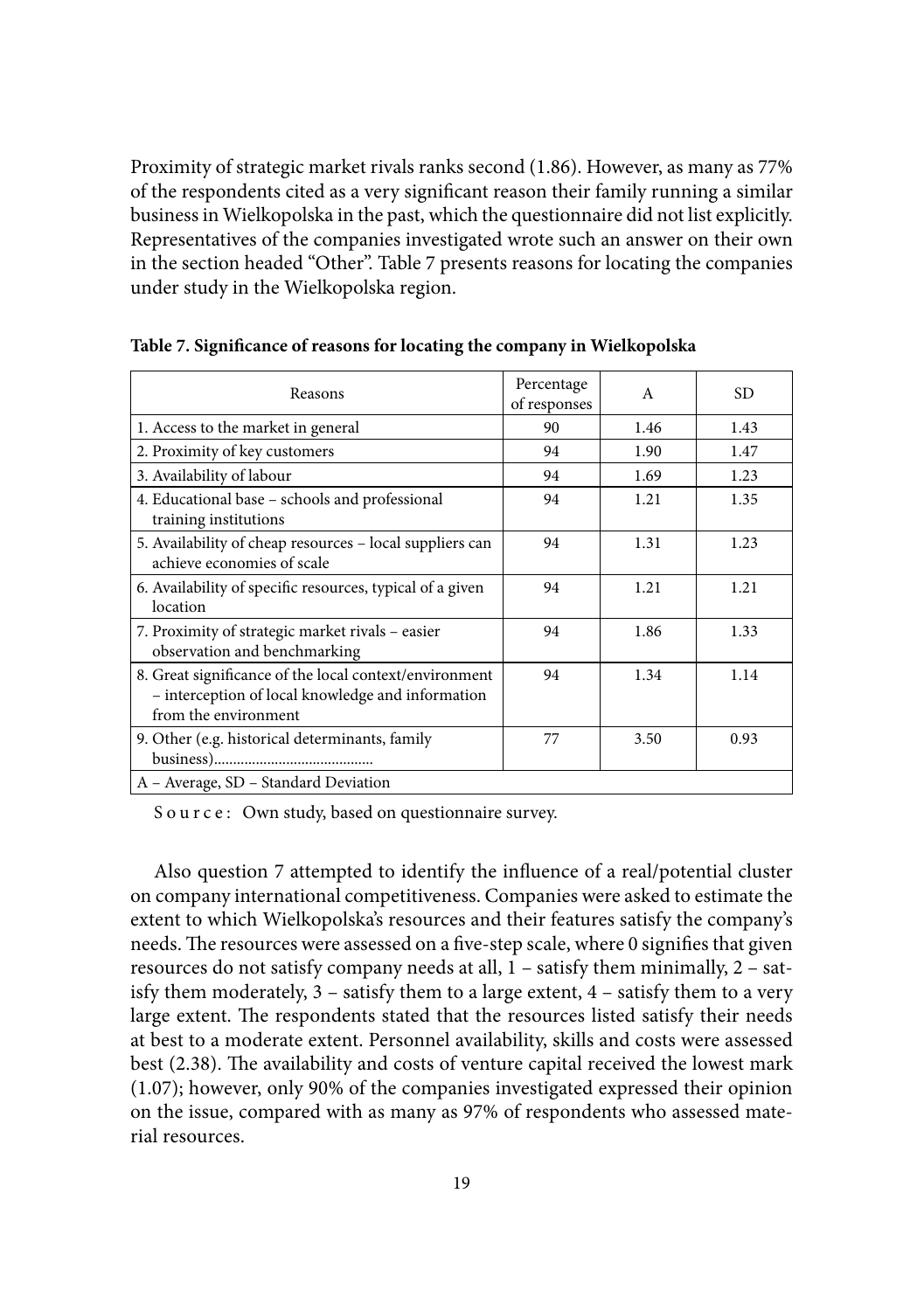| Resources                                                                           | Percentage<br>of responses | A    | SD   |
|-------------------------------------------------------------------------------------|----------------------------|------|------|
| 1. Personnel availability, skills and costs                                         | 94                         | 2.38 | 0.98 |
| 2. Availability and quality of material resources                                   | 97                         | 2.07 | 1.14 |
| 3. Scientific, technical and market knowledge                                       | 97                         | 2.00 | 1.26 |
| 4. Availability and cost of venture capital                                         | 90                         | 1.07 | 1.25 |
| 5. Quality and cost of infrastructure (including)<br>institutions and public goods) | 94                         | 1.66 | 1.17 |
| A - Average, SD - Standard Deviation                                                |                            |      |      |

**Table 8. Extent to which Wielkopolska's resources satisfy company needs**

#### *4.2.6. Strategy and competitive position of the companies under study*

A characteristic feature of clusters is confrontational/co-operative relationships among their members. The majority (nearly 70%) of the respondents are of the opinion that in their industry, in addition to rivalry, one can find instances of cooperation. The companies under study were asked about local and non-local institutions they co-operate with. It was found that the respondents formally co-operate with all of the institutions listed (see Table 9). The largest percentage of respondents co-operate with suppliers (nearly 84% of those questioned); customers ranked second (61%). What is worrying is an extremely small percentage (3%) of companies co-operating with local government. Formal co-operation takes the form of joint provision of services, joint marketing activity, and contracts for the supply of raw materials.

As for informal co-operation with local institutions, the largest percentage of responses mention customers (45%). In the second place were not suppliers but competitors, with nearly 39% of responses. The respondents' answers show that formal co-operation with local institutions is much more popular than informal co-operation with Wielkopolska's organisations. Table 10 shows responses of the companies investigated concerning informal co-operation with institutions from Wielkopolska.

As far as co-operation with institutions from outside Wielkopolska is concerned, this proved to be less popular than co-operation with institutions from Wielkopolska. The largest percentage of respondents pointed to non-local customers and non-local suppliers as the most frequent co-operation partners (see Table 11). Three companies cited institutions from outside Wielkopolska which are other than those listed in the questionnaire, but with which they co-operate, namely marketing agencies.

In question 13, the authors attempted to establish the significance formal/informal co-operation with the listed institutions from Wielkopolska has/may have for company competitiveness. With this aim in mind, respondents were asked to use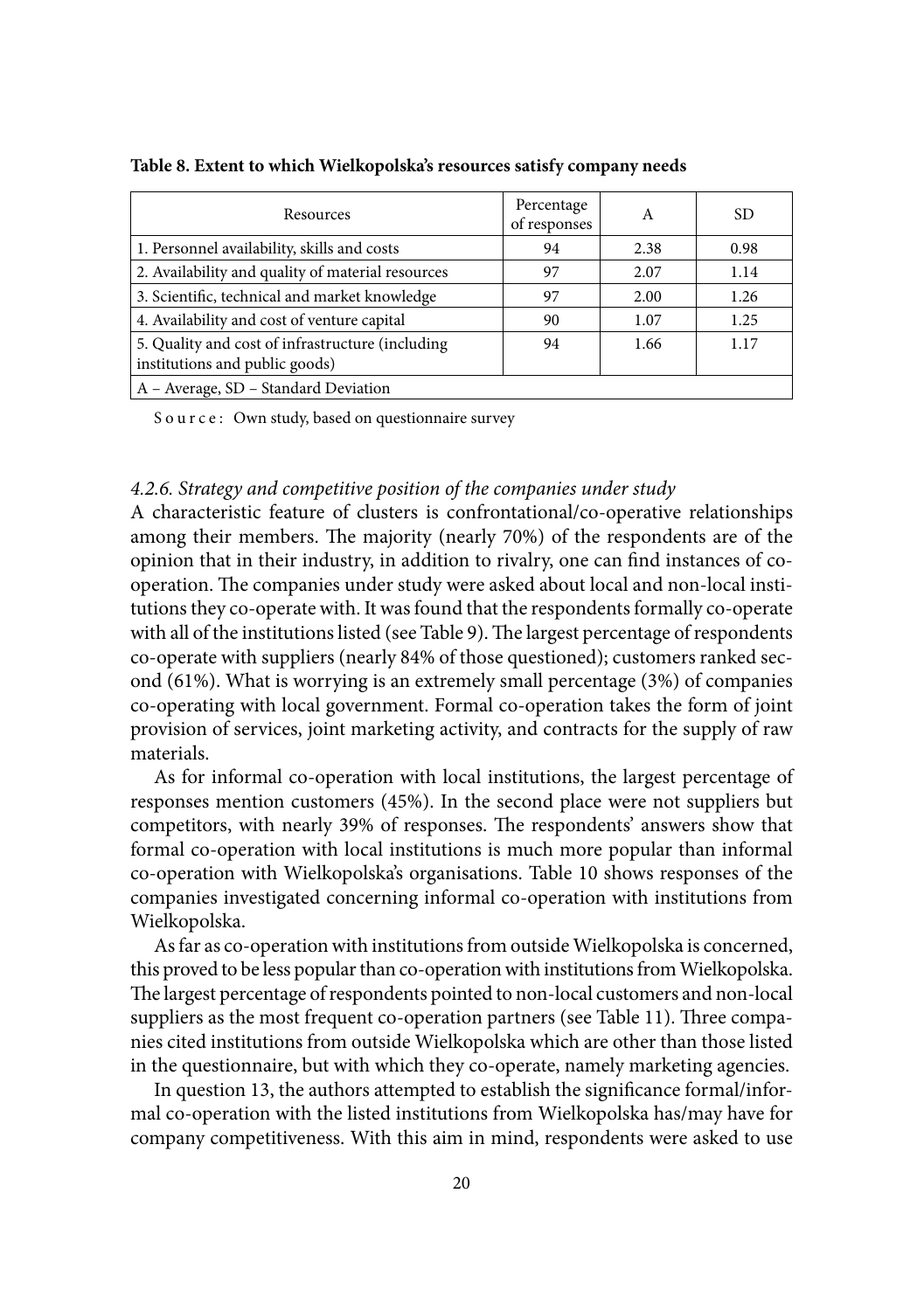| Institution                                 | Number of responses | Percentage of responses |
|---------------------------------------------|---------------------|-------------------------|
| 1. Competitors                              | 4                   | 12.90                   |
| 2. Industry organisations                   | 11                  | 35.48                   |
| 3. Suppliers                                | 26                  | 83.87                   |
| 4. Customers                                | 19                  | 61.29                   |
| 5. Research and development institutions    | 10                  | 32.26                   |
| 6. Market research and analysis agencies    | 9                   | 29.03                   |
| 7. Distribution and marketing organisations | 7                   | 22.58                   |
| 8. Local government and other institutions  |                     | 3.23                    |
| 9. University and other schools             |                     | 22.58                   |

**Table 9. Local institutions co-operating formally with the companies under study**

#### **Table 10. Local institutions co-operating informally with the companies under study**

| Institution                                 | Number of responses | Percentage of responses |
|---------------------------------------------|---------------------|-------------------------|
| 1. Competitors                              | 12                  | 38.71                   |
| 2. Industry organisations                   | 8                   | 25.81                   |
| 3. Suppliers                                | 11                  | 35.48                   |
| 4. Customers                                | 14                  | 45.16                   |
| 5. Research and development institutions    | 6                   | 19.35                   |
| 6. Market research and analysis agencies    |                     | 12.90                   |
| 7. Distribution and marketing organisations | 4                   | 12.90                   |
| 8. Local government and other institutions  | 4                   | 12.90                   |
| 9. University and other schools             | 3                   | 9.68                    |

S o u r c e : Own study, based on questionnaire survey.

a five-step scale, where 0 stood for "no significance", 1 for "minimal significance", 2 – "moderate significance", 3 – "considerable significance", 4 – "very considerable significance". It was found that co-operative relationships are at best of moderate significance for the competitiveness of the companies investigated. In the opinion of the companies surveyed, what is most important from the viewpoint of competitiveness is co-operation with customers (2.39) and suppliers (2.23). Co-operation

**Table 11. Non-local institutions co-operating with the companies under study**

| Institutions             | Number of responses | Percentage of responses |
|--------------------------|---------------------|-------------------------|
| 1. Non-local customers   | 20                  | 64.52                   |
| 2. Non-local competitors |                     | 19.35                   |
| 3. Non-local suppliers   | 20                  | 64.52                   |
| . Other                  |                     | 6.45                    |

S o u r c e : Own study, based on questionnaire survey.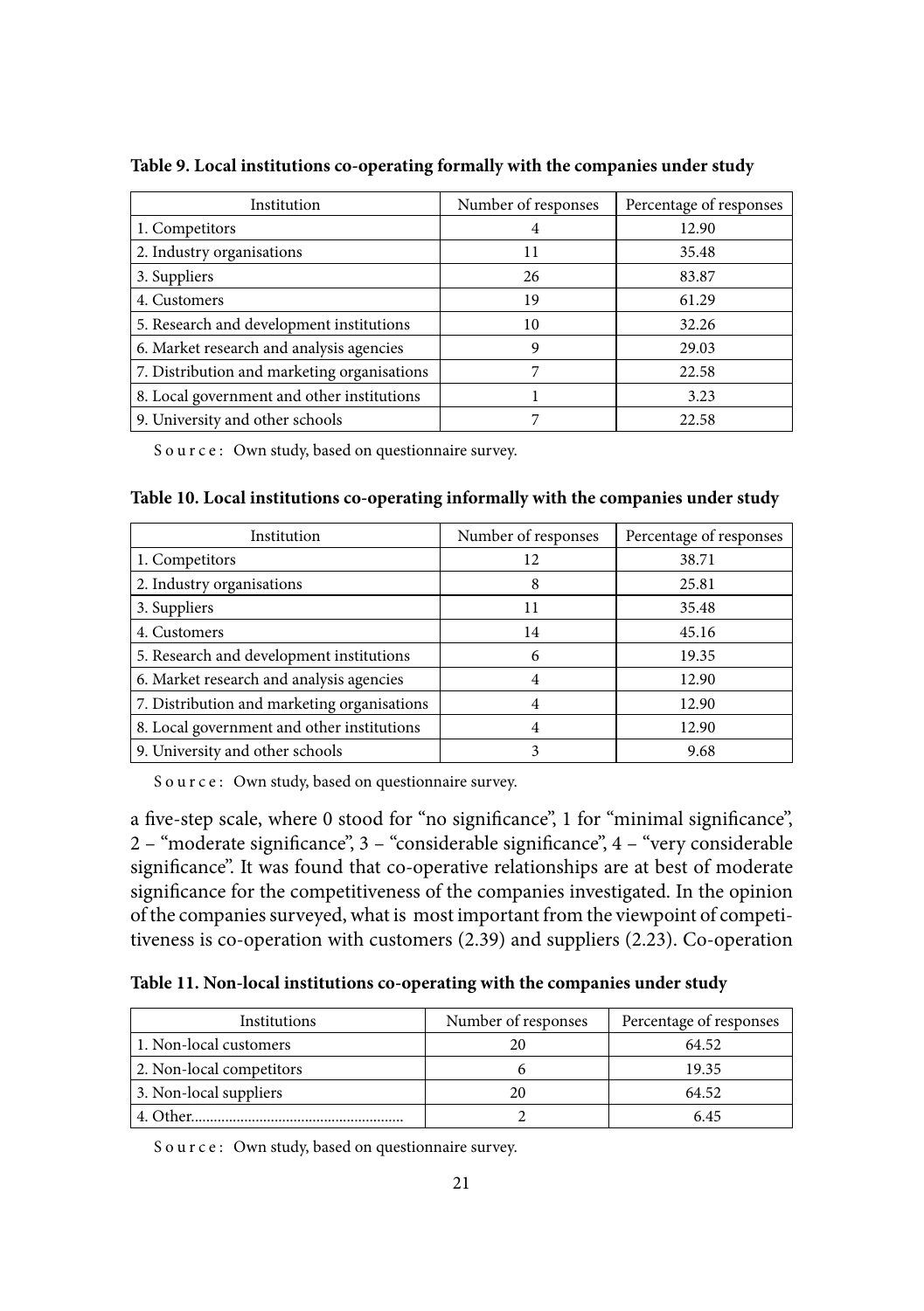with local government and universities/other schools received the lowest marks: 0.71 and 0.81, respectively. Such low assessment of the significance of co-operation for the competitiveness of the companies under study may suggest that co-operation as a competitive game strategy is clearly underestimated. As indicated by interviews with their representatives, the companies surveyed are afraid to enter into co-operative relationships, particularly with competitors, and very frequently do not perceive the benefits accruing from co-operation, especially with rivals. Table 12 shows responses given by the companies under study concerning the significance of co-operation for their competitiveness.

| Institution                                 | Percentage<br>of responses | A    | <b>SD</b> |
|---------------------------------------------|----------------------------|------|-----------|
| 1. Competitors                              | 100                        | 1.45 | 1.43      |
| 2. Industry organisations                   | 100                        | 1.48 | 1.39      |
| 3. Suppliers                                | 100                        | 2.23 | 1.41      |
| 4. Customers                                | 100                        | 2.39 | 1.56      |
| 5. Research and development institutions    | 100                        | 1.52 | 1.34      |
| 6. Market research and analysis agencies    | 100                        | 1.29 | 1.30      |
| 7. Distribution and marketing organisations | 100                        | 1.03 | 1.33      |
| 8. Local government and other institutions  | 100                        | 0.71 | 1.30      |
| 9. University and other schools             | 100                        | 0.81 | 1.38      |
| A – Average, SD – Standard Deviation        |                            |      |           |

Table 12. Significance of co-operation with selected institutions **for the competitiveness of the companies investigated**

S o u r c e : Own study, based on questionnaire survey.

As part of the research conducted, the authors also attempted to determine what are/what can be, in the respondents' opinion, the consequences of co-operation with competitors, suppliers, customers, industry organisations, research and development institutions, market research and analysis agencies, distribution and marketing institutions, local government, and universities and other schools both from Wielkopolska (i.e. local institutions) and from outside the region (see Table 13). The authors set a question about the significance of specific consequences of co-operation for the competitiveness of the companies surveyed. The assessment was made on a five-step scale, where 0 stood for "no significance", 1 for "minimal significance", 2 – "moderate significance", 3 – "considerable significance", and  $4$  – "very considerable significance". Practically all the companies under study expressed an opinion on all the consequences listed in the question. The only exception was "strengthening one's position in relation to local/non-local competitors", where not all the respondents presented their opinion – the percentage of responses was 87% and 94%, respectively. Co-operation with local institutions, particularly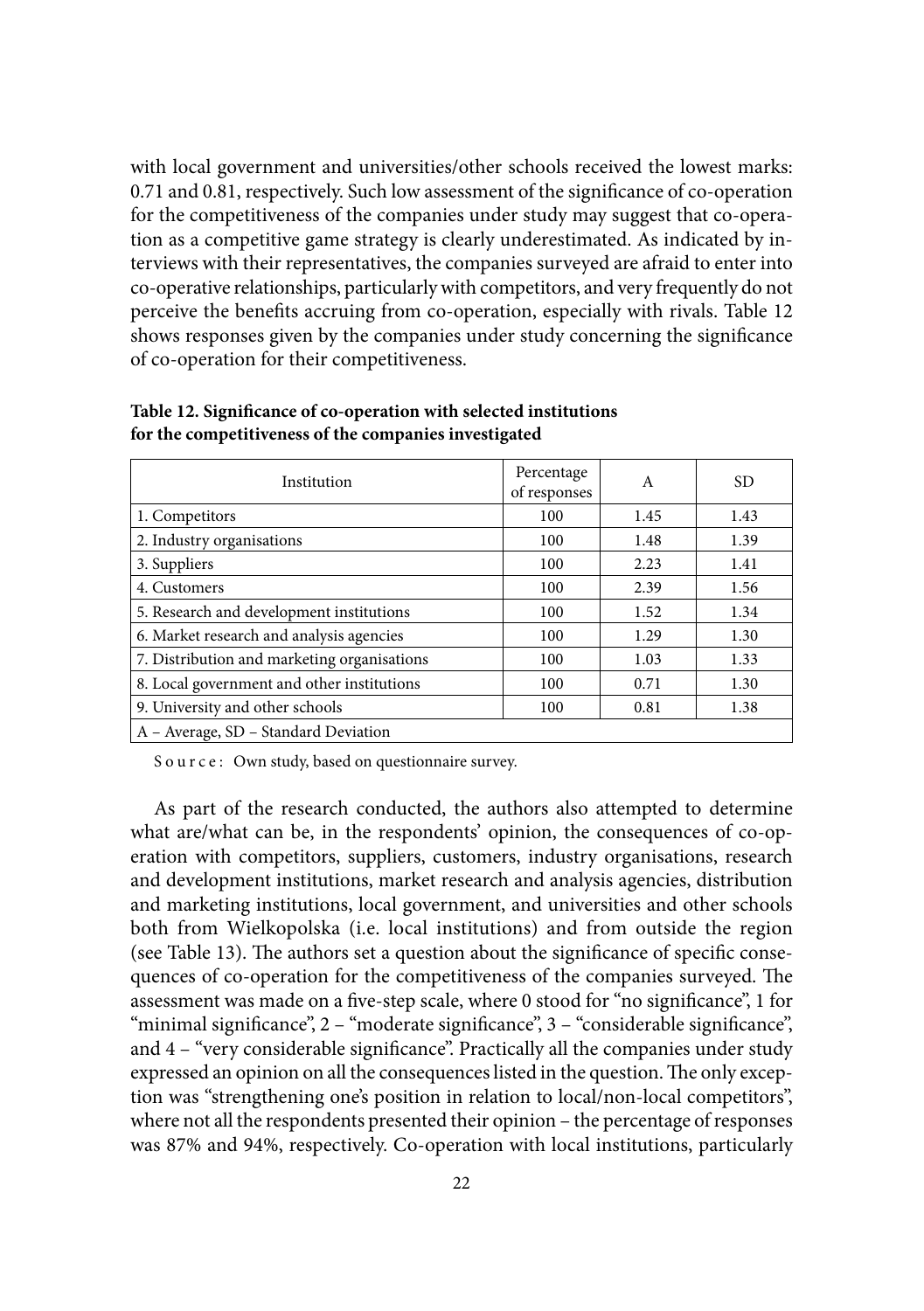|                                                                                             | ${\rm LI}$ |      | <b>NLI</b> |            |      |           |  |  |  |
|---------------------------------------------------------------------------------------------|------------|------|------------|------------|------|-----------|--|--|--|
| Consequences                                                                                | Percentage |      |            | Percentage |      |           |  |  |  |
| of co-operation                                                                             | of         | A    | <b>SD</b>  | of         | A    | <b>SD</b> |  |  |  |
|                                                                                             | responses  |      |            | responses  |      |           |  |  |  |
| 1. Taking more advantage of                                                                 | 100        | 2.00 | 1.46       | 100        | 2.06 | 1.41      |  |  |  |
| market opportunities                                                                        |            |      |            |            |      |           |  |  |  |
| 2. Improved position                                                                        | 100        | 2.16 | 1.51       | 94         | 1.66 | 1.42      |  |  |  |
| in relation to local<br>competitors                                                         |            |      |            |            |      |           |  |  |  |
|                                                                                             |            |      |            |            |      |           |  |  |  |
| 3. Improved position in<br>relation to non-local                                            | 87         | 1.78 | 1.34       | 100        | 2.32 | 1.42      |  |  |  |
| competitors                                                                                 |            |      |            |            |      |           |  |  |  |
| 4. Cost reduction                                                                           | 100        | 2.45 | 1.21       | 100        | 2.26 | 1.44      |  |  |  |
| 5. Improved innovativeness                                                                  | 100        | 2.13 | 1.43       | 100        | 2.16 | 1.44      |  |  |  |
| 6. Increased product range                                                                  | 100        | 2.35 | 1.50       | 100        | 2.58 | 1.57      |  |  |  |
| 7. Distribution network                                                                     | 100        | 1.77 | 1.41       | 100        | 2.16 | 1.49      |  |  |  |
| development                                                                                 |            |      |            |            |      |           |  |  |  |
| 8. Achieving economies of                                                                   | 100        | 1.68 | 1.30       | 100        | 1.74 | 1.32      |  |  |  |
| specialisation                                                                              |            |      |            |            |      |           |  |  |  |
| 9. Improved position in                                                                     | 100        | 2.13 | 1.52       | 100        | 2.10 | 1.45      |  |  |  |
| relation to suppliers                                                                       |            |      |            |            |      |           |  |  |  |
| 10. Improved position in                                                                    | 100        | 2.19 | 1.64       | 100        | 2.39 | 1.61      |  |  |  |
| relation to purchasers                                                                      |            |      |            |            |      |           |  |  |  |
| 11. Achieving economies of                                                                  | 100        | 2.03 | 1.33       | 100        | 2.03 | 1.28      |  |  |  |
| scale                                                                                       |            |      |            |            |      |           |  |  |  |
| 12. Easy way of obtaining                                                                   | 100        | 1.84 | 1.37       | 100        | 1.58 | 1.34      |  |  |  |
| information about the<br>co-operator - former                                               |            |      |            |            |      |           |  |  |  |
| competitor                                                                                  |            |      |            |            |      |           |  |  |  |
| 13. Improved product quality                                                                | 100        | 2.58 | 1.41       | 100        | 2.58 | 1.48      |  |  |  |
| 14. Improved organisation                                                                   | 100        | 1.94 | 1.34       | 100        | 1.90 | 1.30      |  |  |  |
| and management                                                                              |            |      |            |            |      |           |  |  |  |
| 15. Acquiring financial                                                                     | 100        | 2.06 | 1.59       | 100        | 1.84 | 1.53      |  |  |  |
| resources                                                                                   |            |      |            |            |      |           |  |  |  |
| 16. Opportunity for                                                                         | 100        | 1.77 | 1.33       | 100        | 1.65 | 1.33      |  |  |  |
| companies to complement                                                                     |            |      |            |            |      |           |  |  |  |
| each other's activity                                                                       |            |      |            |            |      |           |  |  |  |
|                                                                                             |            |      |            |            |      |           |  |  |  |
| LI - Coperation with local institutions, NLI - Cooperation with non-local institutions, A - |            |      |            |            |      |           |  |  |  |
| Average, SD - Standard Deviation                                                            |            |      |            |            |      |           |  |  |  |

**Table 13. Consequences of entering into co-operation with selected institutions**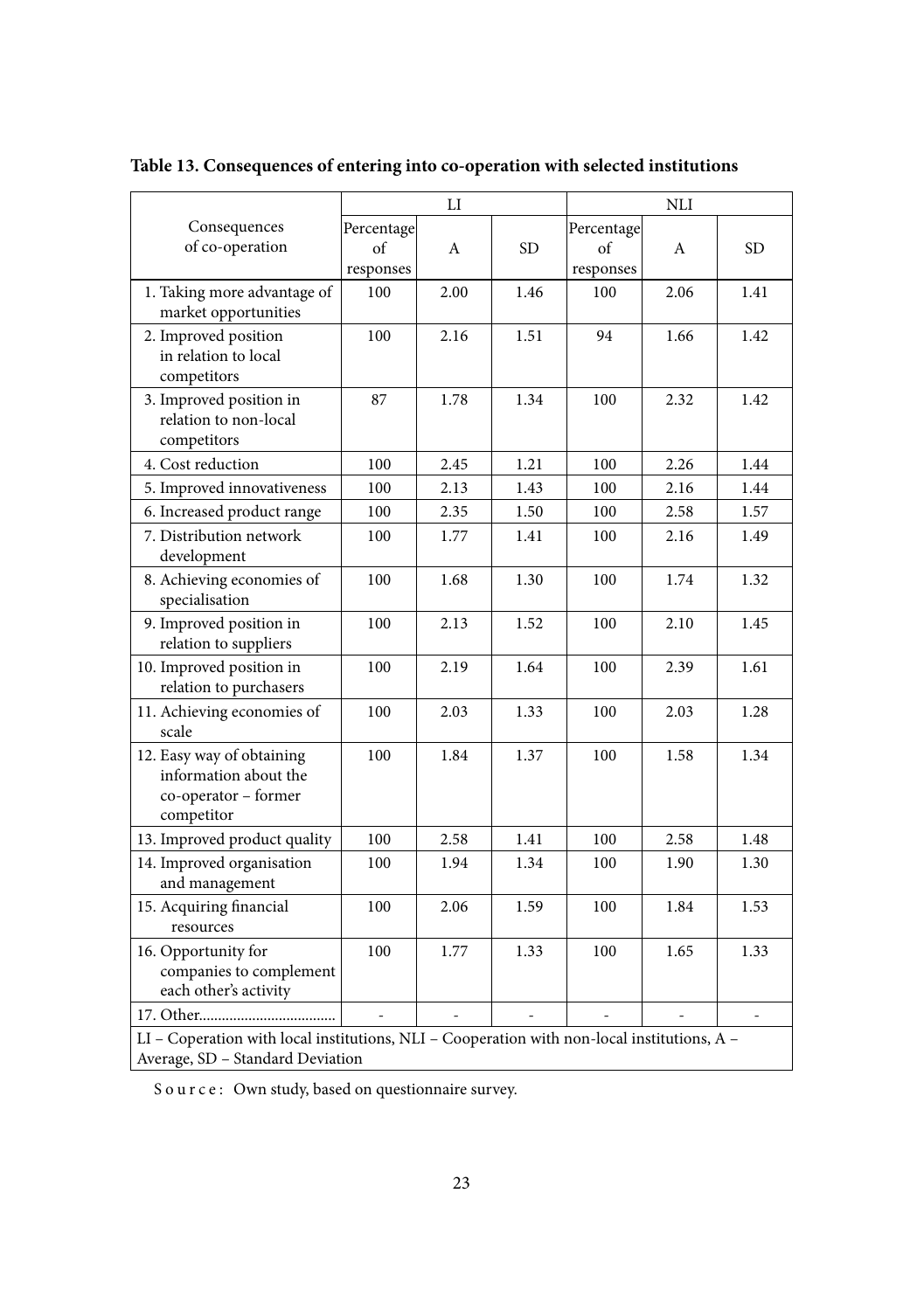| Area/form of co-operation                                                                                                                  |       | Currently -<br>Percentage of<br>responses) |       | In the next<br>three years -<br>Percentage of<br>responses |  |  |
|--------------------------------------------------------------------------------------------------------------------------------------------|-------|--------------------------------------------|-------|------------------------------------------------------------|--|--|
|                                                                                                                                            |       | <b>NLI</b>                                 | LI    | <b>NLI</b>                                                 |  |  |
| 1. Supply of raw materials and components                                                                                                  | 67.74 | 70.97                                      | 74.19 | 74.19                                                      |  |  |
| 2. Supply logistics                                                                                                                        | 51.61 | 54.84                                      | 61.29 | 64.52                                                      |  |  |
| 3. Production operations                                                                                                                   | 35.48 | 35.48                                      | 48.39 | 38.71                                                      |  |  |
| 4. We commission production under our brand / accept a<br>commission to produce under another company's brand*<br>(*delete as appropriate) | 25.81 | 29.03                                      | 25.81 | 29.03                                                      |  |  |
| 5. Technology development                                                                                                                  | 51.61 | 51.61                                      | 54.84 | 51.61                                                      |  |  |
| 6. Product research and development                                                                                                        | 38.71 | 38.71                                      | 48.39 | 48.39                                                      |  |  |
| 7. Human resources management (e.g. temporary<br>employment, staff leasing, training)                                                      | 19.35 | 16.13                                      | 32.26 | 25.81                                                      |  |  |
| 8. Company infrastructure / Management support systems                                                                                     | 19.35 | 16.13                                      | 29.03 | 22.58                                                      |  |  |
| 9. Distribution logistics                                                                                                                  | 25.81 | 29.03                                      | 29.03 | 29.03                                                      |  |  |
| 10. Marketing and sales                                                                                                                    | 45.16 | 45.16                                      | 54.84 | 48.39                                                      |  |  |
| 11. After-sales service                                                                                                                    | 38.71 | 41.94                                      | 48.39 | 48.39                                                      |  |  |
| 12. Strategic alliance (to carry out a project, usually without<br>establishing a new company)                                             | 22.58 | 29.03                                      | 35.48 | 45.16                                                      |  |  |
| 13. Export activity - expansion into foreign markets                                                                                       | 29.03 | 35.48                                      | 48.39 | 51.61                                                      |  |  |
|                                                                                                                                            |       |                                            |       |                                                            |  |  |
| LI - Coperation with local institutions, NLI - Cooperation with non-local institutions                                                     |       |                                            |       |                                                            |  |  |

**Table 14. Areas/forms of co-operation of the companies studied**

with local rivals, is perceived first of all as a good method of improving the quality of the products offered or services provided. The significance of the fact for the competitiveness of the companies investigated was assessed as almost "considerable" (2.58). Decreased costs rank second (2.45), and increased product range third (2.38). As for co-operation with institutions from outside Wielkopolska, the issues of the greatest significance for company competitiveness were product improvement and increased product range (2.59), improved position in relation to purchasers ranked second (2.39), while decreased costs ranked third (2.32).

All the listed consequences of co-operation with both local and non-local institutions were seen as issues of moderate significance for the competitiveness of the companies investigated – the significance of the listed consequences of co-operation with both local and non-local institutions was assessed at 2.05 and 2.06, respectively.

In addition to partners and consequences of co-operation, the authors attempted to identify the basic areas where the companies surveyed enter into co-operation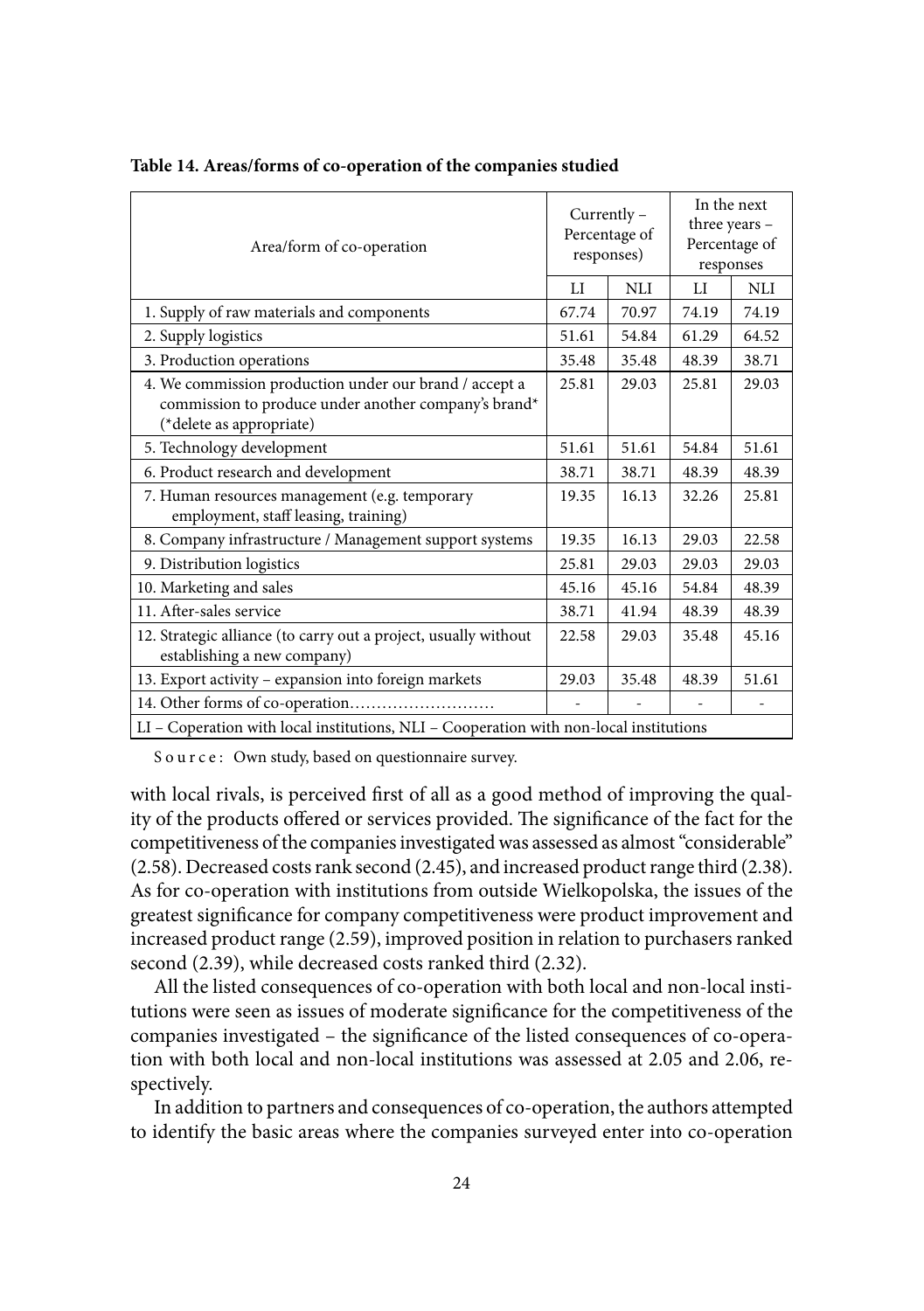(see Table 14). The questions concerned areas of co-operation with local and nonlocal institutions, and, additionally, the time factor was introduced – the point was to indicate areas of co-operation at present and in the next three years. At present, the largest percentage of the companies under study (approx. 70%) co-operate in the supply of raw materials and components – this refers to co-operation with local and non-local institutions. It is anticipated that in the next three years even more companies will start co-operation in this area. In the second position is supply logistics. At present, co-operation in this field with local institutions is declared by nearly 52% of the respondents, and with institutions from outside Wielkopolska – by almost 55% of those surveyed. The next three years will see increased co-operation in the field, because the intention to start co-operation in supply logistics is declared by over 60% of the respondents. An important place in the list of co-operation areas is occupied by technology development. Within this area, co-operation with both local and non-local institutions is conducted by over 50% of the companies investigated, and within the next three years the number of companies interested in this area of co-operation with local institutions is expected to grow (currently about 52%, in three years' time nearly 55%). Marketing and sales rank third. Co-operation in this area is conducted by 45% of the respondents. The next three years will see a marked increase in the number of companies ready to co-operate in the area of marketing and sales with other local institutions (nearly 55% of the companies investigated).

# **5. Conclusion**

Analysis of information available in the literature on the beginnings of cluster structures in Poland suggests that there are conditions conducive to the implementation of this idea. However, the research conducted to date shows that the idea of clustering needs more promotion in Poland.

Only 31 furniture companies from the region of Wielkopolska decided to participate in the research conducted by the authors. It is necessary to encourage more companies to join the cluster initiative. The number of enterprises involved in the process of clustering is crucial for the flow of information and tacit knowledge. In order to facilitate this flow the companies should participate in trade fairs and seminars concerning the idea of clustering and promoting innovative ideas in the furniture industry as well as in the supporting and related industries. In the region of Wielkopolska there is International Poznan Fair which can help to achieve the goal. It seems that the furniture cluster needs a kind of broker – an institution that will take care of the crucial problems of furniture firms, as the majority of them are micro and small enterprises. The Wielkopolska Entrepreneurship Development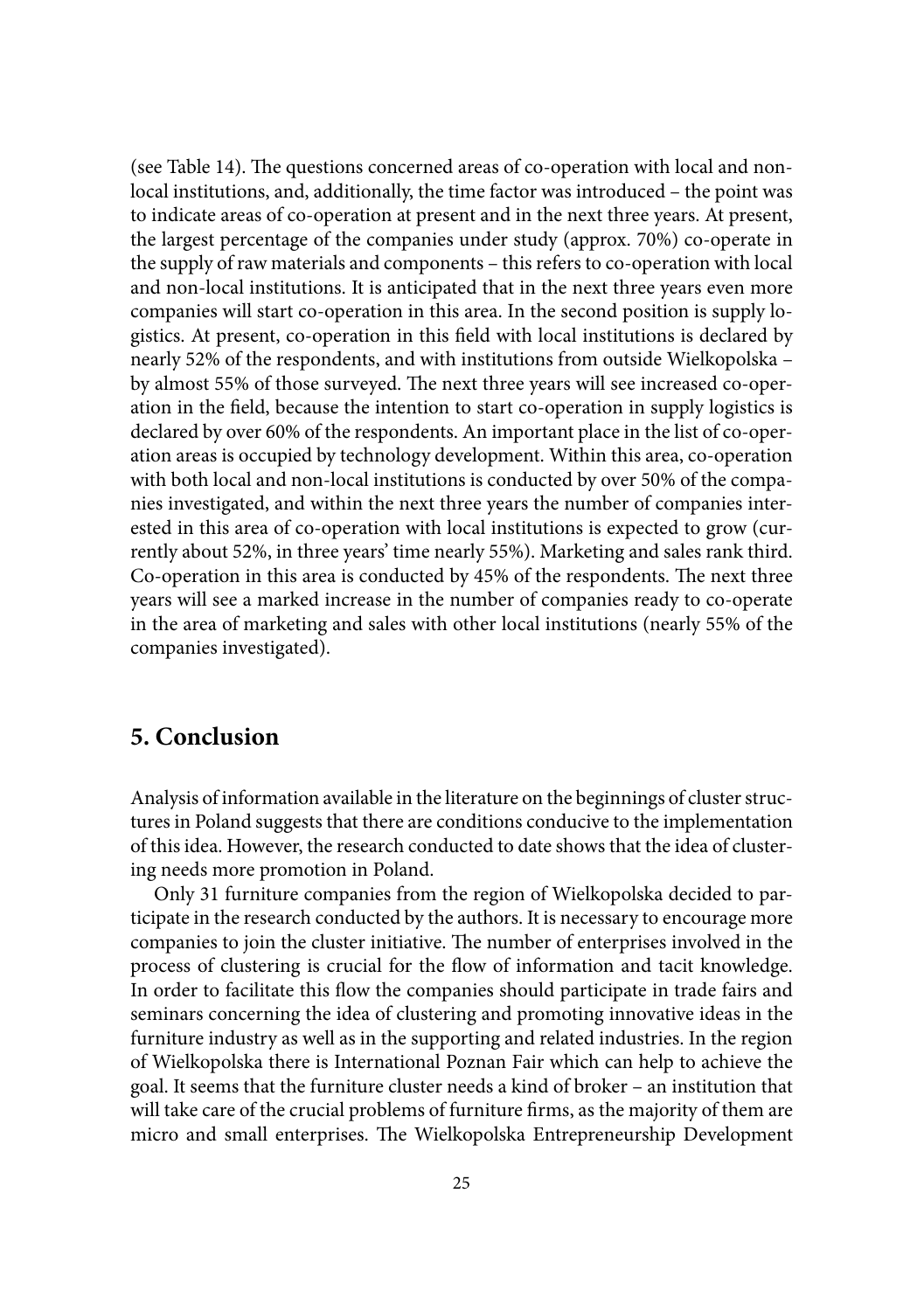Agency (WARP) could act as the cluster broker and represent the participants in debates concerning the desirable form of state policy.

The research conducted by the authors shows that co-operation is on the one hand perceived by the companies investigated as a competitive game strategy within the confines of their industries, but on the other hand, it is clearly underappreciated. The companies under study, as indicated by interviews with their representatives, are afraid to enter into co-operative relationships, especially with competitors, but they also do not see the benefits accruing from co-operation with rivals. One may conclude that the furniture firms do not understand the rules governing economic clusters and running the business within a cluster. The unwillingness of furniture firms to co-operate with other companies, with educational organisations like universities and with local government is a strong barrier that has to be overcome. However, it is very difficult to change the perception of collaboration between firms. Maybe some benchmarking studies presenting successful furniture companies from foreign clusters could be useful. Moreover, the majority of the companies surveyed do not see a connection between locally available resources and their competitive position, indicating that the key reason for their doing business in Wielkopolska is that their families conducted a similar activity in the past (a reason referred to as "family business"). In this context, a very important role seems to be played by social capital and the cultural context that can support or hinder business entities' endeavours to create cluster structures, which would exploit unique local sources of competitive advantage.

## *References*

- Amendoa G., Guerrieri P., Padoan P.C. (1992), *International Patterns of Technological Accumulation and Trade*, Journal of International and Comparative Economics, 1, pp. 173-197.
- Arrow K.J. (1962), *The Economic Implications of Learning by Doing*, Review of Economic Studies, no. 29, pp. 155-173.
- Asanuma B. (1989), *Manufacturer-supplier Relationships in Japan and the Concept of Relationspecific Skills*, Journal of the Japanese and International Economies, no. 3, pp. 1-30.
- Audretsch D.B. (1998), *Agglomeration and the Location of Innovative Activity*, Oxford Review of Economic Policy, no. 14, pp. 18-29.
- Brown J.S., Duguid P. (2001), *Knowledge and Organization: A Social Practise Perspective*, Organization Science, no. 12, pp. 198-213.
- Dyer J.H. (1996), *Specialised Supplier Networks as a Source of Competitive Advantage: Evidence form the Auto Industry*, Strategic Management Journal, no. 17, pp. 271-292.
- Dyer J.H., Singh H. (1998), *The Relational View: Cooperative Strategy and Sources of Interorganizational Competitive Advantage*, Academy of Management Review, no. 23, pp. 660-680.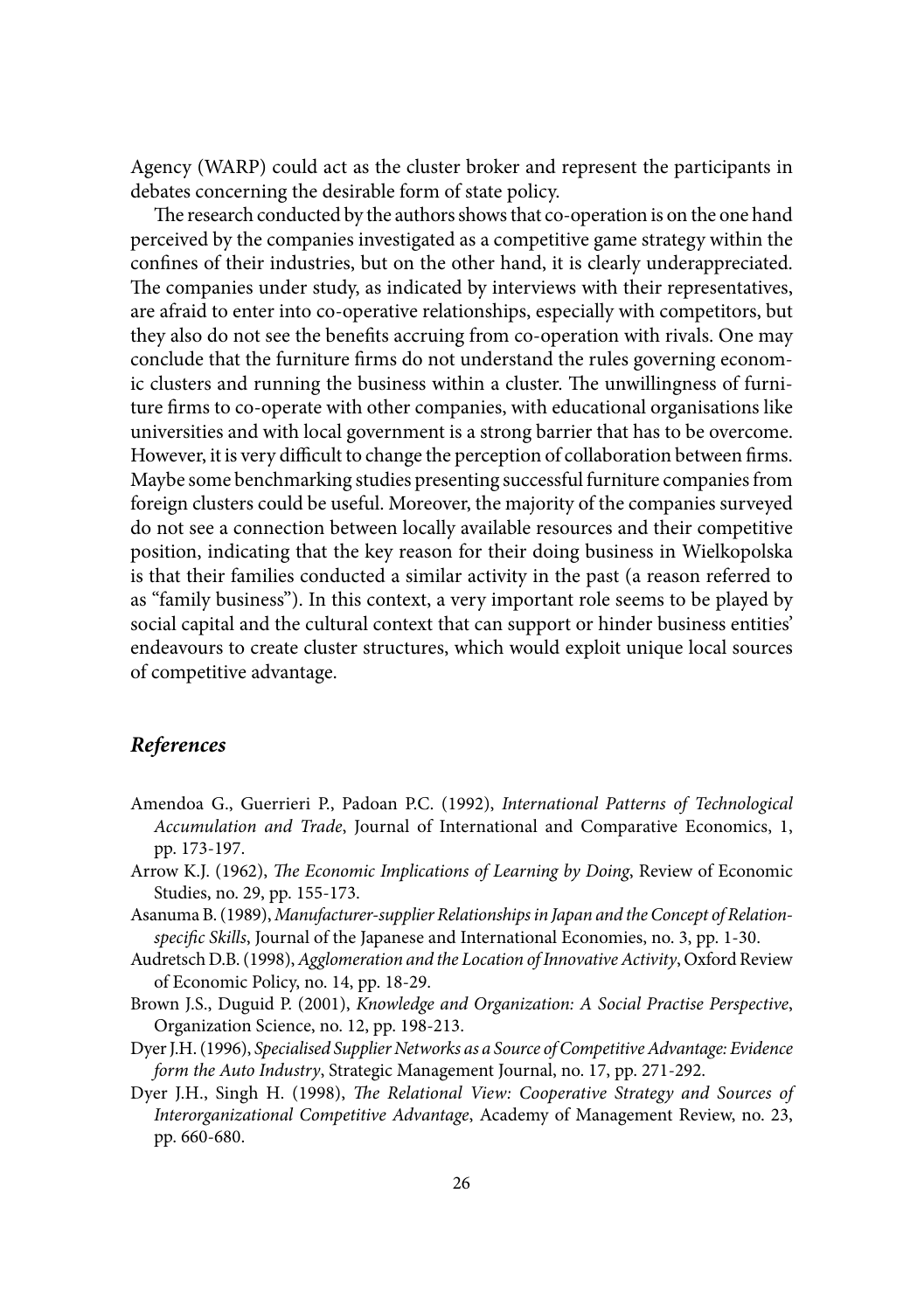Enright M.J. (1995), *Organization and Coordination in Geographically Concentrated Industries*, in: *Coordination and Information: Historical Perspectives on the Organization of Enterprise*, N. Lamoreaux, D. Raft eds., University of Chicago Press, Chicago.

- Freeman Ch. (1991), *Networks of Innovators: A Synthesis of Research Issues*, Research Policy, no. 20, pp. 499-514.
- Gorynia M. (2002), *Konceptualizacja i operacjonalizacja pojęcia konkurencyjności pomiar zmiennych*, in: *Luka konkurencyjna na poziomie przedsiębiorstwa a przystąpienie Polski do Unii Europejskiej. Implikacje dla strategii fi rm i polityki gospodarczej* (*Competitive Gap at the Company Level*), M. Gorynia ed., Wyd. AE w Poznaniu, Poznań.
- Hamel G. (1991), *Competition for Competence and Interpartner Learning within International Strategic Alliances*, Strategic Management Journal, no. 12, pp. 83-104.
- Henry N., Pinch S. (2002), *Spatializing knowledge: Placing the knowledge community of Motor Sport Valley*, in: *Mapping Strategic Knowledge*, A.S Huff , M. Jenkins eds., London, Sage. Jacobs J. (1969), *The Economy of Cities*, Vintage, New York.
- Larson A. (1992), *Network Dyads in Entrepreneurial Settings: A Study of the Governance of Exchange Relationship*, Administrative Science Quarterly, no. 37, pp. 76-104.
- Marshall A. (1949), *Elements of Economics*, Macmillan, London.
- Maskell P. (2001), *Towards Knowledge-based Theory of the Geographical Cluster*, Industrial and Corporate Change, no. 10, pp. 921-943.
- Morgan K. (1997), *The Learning Region: Institutions, Innovation and Regional Renewal*, Regional Studies, no. 31, pp. 491-503.
- OECD (2005), *Klastry gospodarcze: promocja przedsiębiorczości w Europie Środkowej i Wschodniej* (*Economic Clusters: the Promotion of Entrepreneurship in Middle and East Europe*), Paris.
- Okrzesik J. (2001), *Eksporterzy mebli zaciskają zęby…*, Boss-Gospodarka, no. 28, p. 20.
- PARP (2001), *Raport o MSP* (*Report about SME*), PARP, Warszawa.
- Patel P., Pavitt K. (1991), *Large Firms in Production of the World's Technology: an Important Case of Non-globalisation*, Journal of International Business Studies, no. 22, pp. 1-40.
- Patel P., Vega M. (1999), *Patterns of Internationalisation of Corporate Technology: a Location vs. Home Country Advantages*, Research Policy, no. 28, pp. 145-155.
- Powell W.W., Koput K.W., Smith-Doerr L. (1996), *Interorganizational Collaboration and the Locus of Innovation: Networks of Learning in Biotechnology*, Administrative Science Quarterly, no. 41, pp. 116-145.
- Porter M.E. (1998), *The Competitive Advantage of Nations*, Macmillan, London.
- Porter M.E. (2000), *Location, Competition and Economic Development: Local Clusters in a Global Economy*, Economic Development Quarterly, no. 14, pp. 15-34.
- Romer P.M. (1986), *Increasing Returns and Long-Run Growth*, Journal of Political Economy, no. 94, pp. 1002-1037.
- Saxenian A. (1994), *Regional Advantage. Culture and Competition in Silicon Valley and Route 128*, Harvard University Press, Cambridge.
- Spender J.C. (1989), *Industry Recipes: The Nature and Sources of Managerial Knowledge*, Blackwell, Oxford.
- Storper M. (1993), *Regional "Worlds" of Production: Learning and Innovation in Technology Districts of France, Italy and the USA*, Regional Studies, no. 27, pp. 433-456.
- Storper M. (1995), *The Resurgence of Regional Economies, Ten Years Later: The Region as a*